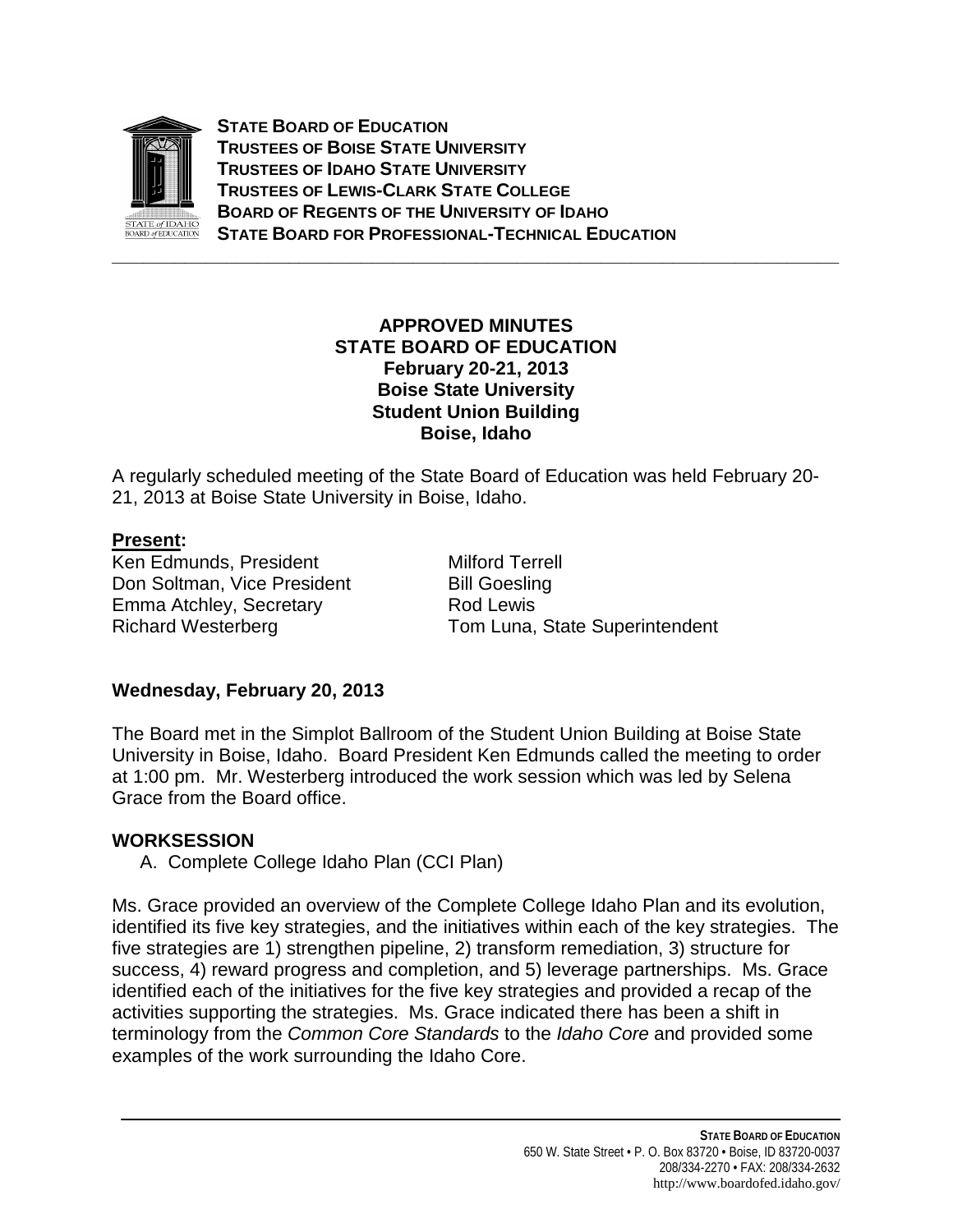Ms. Grace indicated at a June 2010 Special Board meeting the Board approved Idaho's participation in the Smarter Balanced Assessment Consortium, with full support of all of the public postsecondary institution presidents, adding that the Smarter Balanced Assessment will also play an important role in the Complete College Idaho plan. There are three smarter balanced models which include a summative assessment, an interim assessment and formative processes and tools of which staff are in the process of reviewing the details of each model. Grades 3-12 are supported in some form by one or more of the models.

Ms. Grace indicated the pilot test opportunities will be important for our state to participate in. She noted that one of the outstanding questions is how we will sustain the tests and how they will be paid for, and that there are many questions yet to be answered on how it will be organized and administered. She provided that Idaho is currently looking at three models: a 5013c, a university or state affiliation model, and a statutorily created new inner-state entity. Presently, the preference is leaning toward a university or a state affiliation model. She reiterated that there is a lot of discovery work being done presently for the unanswered questions about the model including fact gathering and building out the plan. She indicated the State Department of Education is heading up much of the work on it, adding that each of the institutions for higher education have a representative working on it as well.

There was some discussion about how it would be organized within our state and that the Smarter Balanced Consortium includes a number of states across the nation. Ms. Grace pointed out that Idaho is trying to partner with other states for implementation. Mr. Lewis wanted to know who is implementing these programs. Ms. Grace responded it is the State Department of Education and that once the assessment piece is developed, it will replace the ISAT. Dr. Rush clarified that the Smarter Balanced Consortium formally invited the higher education boards to participate in the development of the tests because they want the higher education folks to accept that as part of their entrance procedures.

Ms. Grace went on to discuss the statewide initiatives related to strengthening the pipeline. One of the initiatives is a collaborative counselor training initiative. Mr. Lewis asked if it was our intent to promulgate Board role to require completion of the counselor training course. Ms. Grace indicated those discussions have not taken place. Ms. Grace redirected the question back to the Board about counselor training, indicating she is seeking guidance and feedback on this subject.

Ms. Grace commented on the Near Peer Mentoring Program, which is funded through the College Access Challenge Grant (CACG), where recent college graduates are placed in schools to provide one-on-one guidance to students navigating the postsecondary education process. They also help students with vocational exploration using the Idaho Career Information System as their primary tool. The Near Peer mentors are tracking their interactions with students and staff is evaluating their process to consider the feasibility of the program. There is a concern that when the CACG is no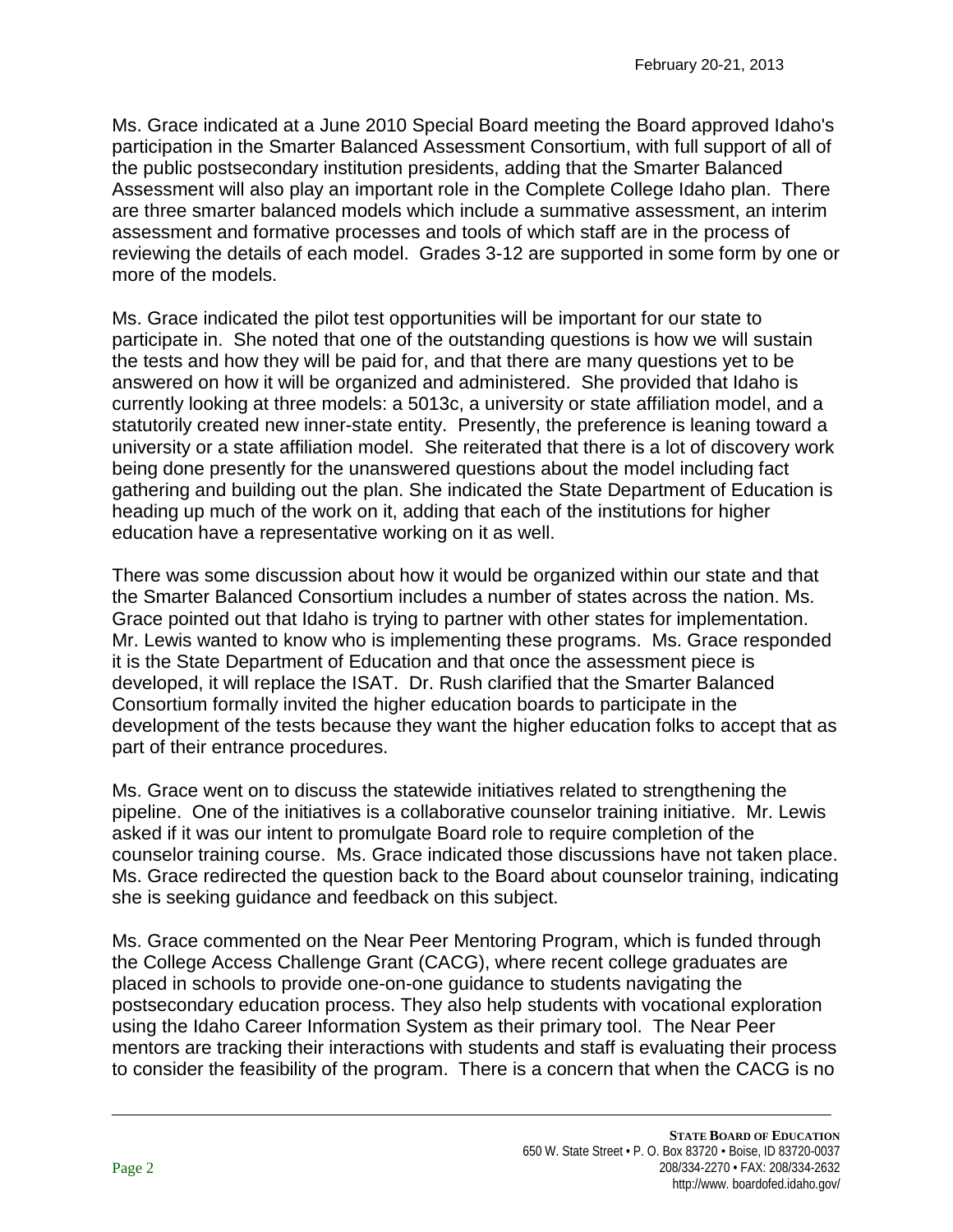longer funded, the program will not be sustainable if the cost is passed on to the districts.

Ms. Grace indicated that the third initiative in supporting strengthening the pipeline includes tech prep, dual credit and 2+2 opportunities, and that work is being done to improve management and delivery of the tech prep and dual credit programs.

Ms. Grace went on to discuss the second piece of the CCI Plan which is to transform remediation. This section includes three initiatives which are to clarify and implement college and career readiness education assessment, develop a statewide model for transformation of remedial placement and support, and three models of support provided by the institutions. Ms. Grace commented that a key component of addressing the remedial need is implementation of the Idaho Core. She reported that Idaho's current standards aren't rigorous enough and implementation will help address remedial needs for students entering college from high school. It will not, however, address the needs of students who have been out of school for two or more years.

There was discussion around the Common Core and its affect on remediation. Ms. Grace indicated that part of the work with the general education core is determining which courses make up the post secondary general education courses and entry level college courses. Mr. Lewis indicated that unless you are addressing the courses required before postsecondary entry, that Common Core is not necessarily the answer to all problems. Dr. Rush described that for the Common Core, the standards will be the same for all students, along with the testing and threshold. Those students who have not taken the courses will score lower because they will not be prepared. The standards are based on international standards and the levels that students ought to accomplish, not just the courses they are taking. There was continued discussion surrounding the subject of Common Core standards and how it is defined so that that it addresses courses and competencies. Mr. Lewis remarked his concern remains that the Common Core still does not address all the issues and does not necessarily get Idaho students college ready. Dr. Rush indicated the generic standards to through the  $10<sup>th</sup>$  grade and then they switch to a course-based standard measure at the 11<sup>th</sup> grade; therefore, the courses would need to be determined for these standards from 11<sup>th</sup> grade and up.

Ms. Grace went on to discuss assessment and placement, clarifying that it is related to placement and not admissions. The admission standards are established by the institutions and are unique to each institution. She discussed problems related to relying on standardized tests such as ACT, SAT and Compass which included lack of preparation by students, misalignment between test content and academic curriculum in college courses, and the use of a single measurement for placement. She indicated that in addressing the assessment and placement problems, the eight public institutions and the State Department of Education have identified a representative for Math and English that will work as part of an Assessment and Placement subgroup of the State Remediation Task Force on April 25-26. This group will evaluate current practices and standardized tests and begin the work to make recommendations for changes to current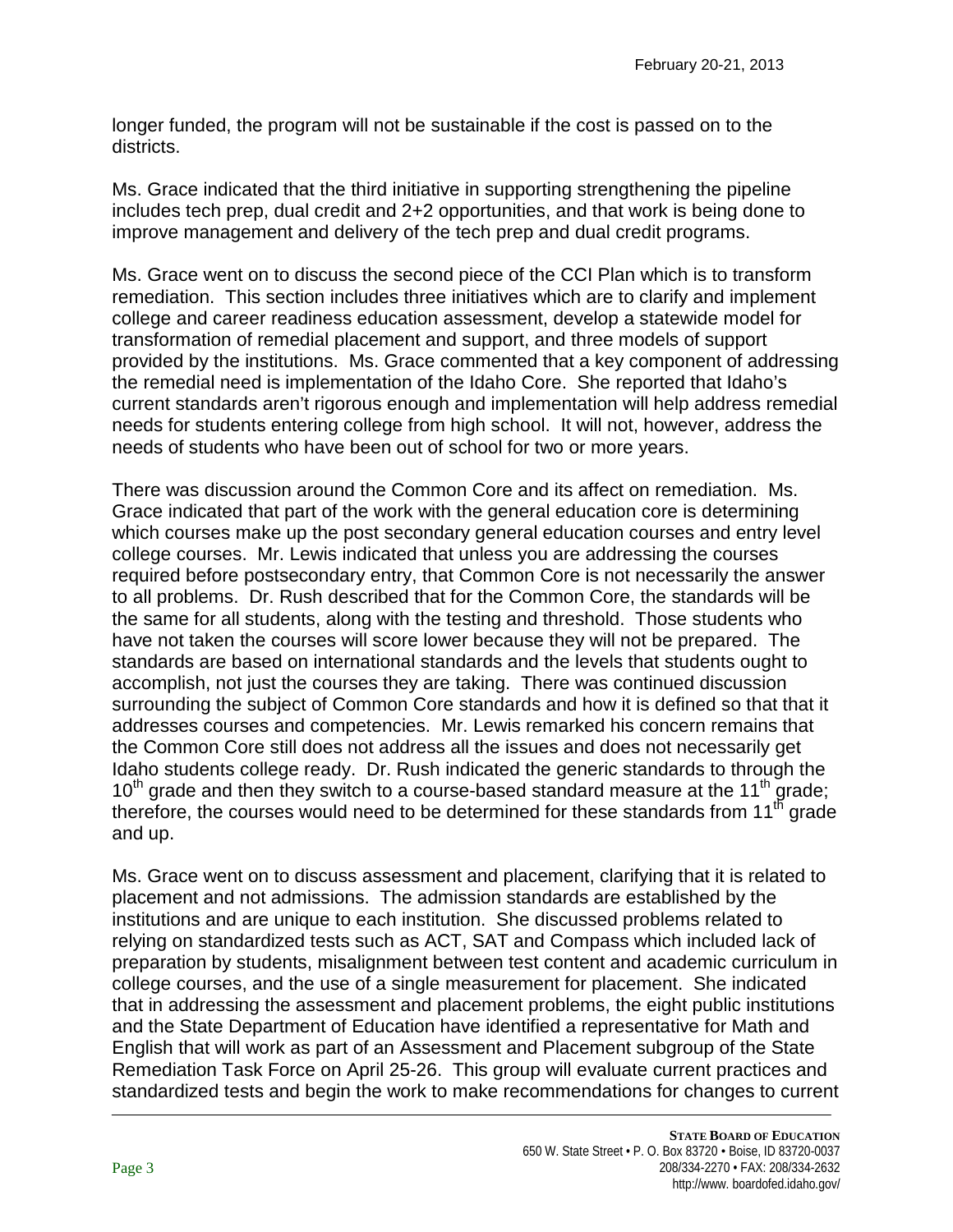policy and practice. In addition to revising practice, they hope to identify consistent and standardized practices for all public institutions.

Mr. Lewis asked if the entry requirements for all institutions would be the same. Ms. Grace responded that would not be the case for admissions, but for entrance into all credit bearing courses the requirements would be the same across institutions. Mr. Lewis asked if there was any comment from the institutions. Dr. Jeff Fox from the College of Southern Idaho responded that the outcomes and end of course competencies are of importance for transferability among institutions. Dr. Schimpf from Boise State added that institutions are trying to address this issue and are trying to assess and place students where they will be successful since placement is so critical to student retention. Ms. Grace then discussed the last piece under *Transforming Remediation* which is to modify delivery models of remedial education. She indicated the importance in this piece is being able to identify attrition points for students. Three models; a co-requisite, an accelerated and an emporium, have been identified and some of the institutions have already begun using them.

At this time, Chairman Westerberg excused the group for a 15 minute break.

Ms. Grace went on to discuss the third strategy in the CCI Plan which is *Structure for Success*, a key initiative of which is to communicate strong, clear, and guaranteed statewide articulation and transfer options. Ms. Grace described some activities included in that initiative such as improving transferability and integration of Professional-Technical Education (PTE) courses into advanced degree requirements, and establishing appropriate policies and procedures to allow for reverse transfer options for students to name a few. She also commented that the long-term plan of the General Education Reform extends beyond the General Education Core to the degree level, and proposes to engage employers and key stakeholders to help map the appropriate career pathways for students. Mr. Lewis asked about the connections between these efforts and the goals of the Board. Ms. Grace responded that we are building a pathway and enhancing transferability between secondary and postsecondary education which includes faculty and department chair recommendations and partnerships. Dr. Schimpf echoed how transferability is an important item for Boise State and other institutions.

Ms. Grace went on to discuss the fourth strategy in the CCI Plan which is to reward progress and completion. This strategy includes initiatives such as establishing metrics and accountability tied to institutional mission, recognizing and rewarding performance, and redesigning the state's current offerings of financial support for postsecondary students. Ms. Grace reported on changes to the state scholarship program and that several will be consolidated into one to provide a higher impact to those receiving the scholarship. She identified the changes within the scholarships and provided a timeline for the changes. Mr. Lewis asked about where we are in comparison to other states in the provision of scholarships. Ms. Grace responded that data collection has been a key piece as well as information from WICHE, but that we have not done a great job of analyzing scholarships and their effectiveness to date. Mr. Lewis recommended some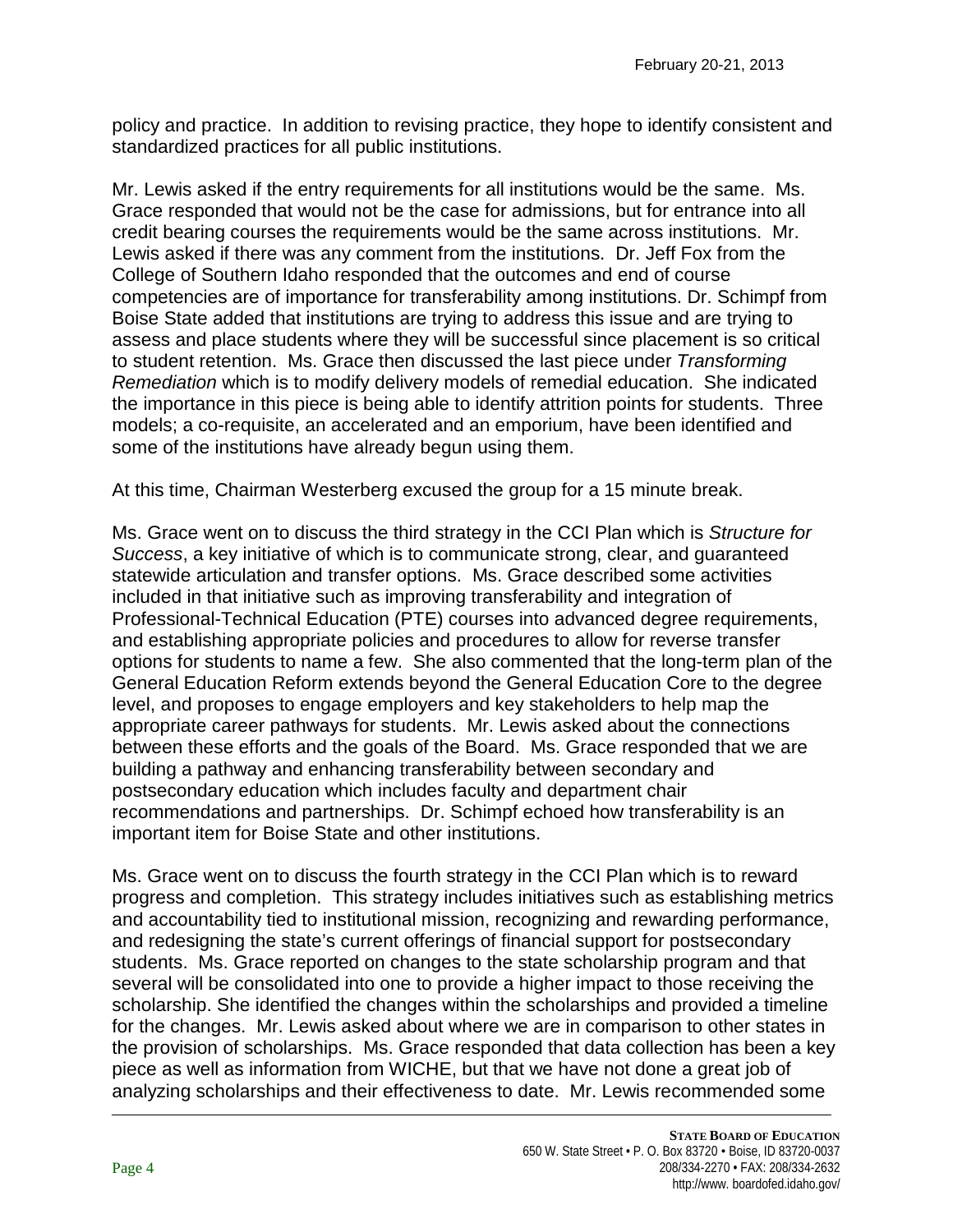in depth analysis to evaluate how scholarships make a difference in the state to increase go-on and retention rates. Mr. Edmunds also commented on the need for analysis and suggested referring the scholarship analysis piece to the CAAP committee.

Mr. Edmunds asked for a recap on what each committee is working on and what their priorities are, then to get the Board's feedback in determining which priorities need to be accomplished during the present year.

Moving on, Ms. Grace discussed the fifth and final strategy of the CCI Plan which is to leverage partnerships. This strategy includes three initiatives that support collaboration with the education and business communities. Ms. Grace highlighted some efforts from the University of Idaho, Idaho State University, Boise State University and Lewis-Clark State College. Additionally, Ms. Grace proposed the Board support her request in pursuing an in-state completion academy that will support the institutions in developing campus-level completion plans that are targeted and aligned with Complete College America (CCA) and the Complete College Idaho Plan. She reported on some advantages for the institutions' participation. She indicated that the state team had participated in an intensive completion academy to develop the Complete College Idaho Plan and discussed the service that Complete College America provides, indicating that they provide half the funding for the cost of the Completion Academy. Ms. Grace asked if there was Board support for the institutions to pursue the Completion Academy of Complete College America. She indicated it would provide institutions with national experts in targeted areas to provide resources and expertise for each of the campuses to develop completion plans. Those who would be involved are institution presidents, financial vice presidents, provosts or faculty representatives. The cost would be approximately \$100-\$120 thousand where the Board would come up with half of that amount.

Mr. Edmunds asked where in the funding scale does this rank in terms of other funding requests, considering how many other important items remain unfunded. Ms. Grace responded that it would be offered as a tool and opportunity to use external resources for expertise on where and how they focus their efforts. Mr. Westerberg suggested hearing from the institutions. Dr. Adamcik from Idaho State University responded that they have done 90% of what they indicated they would do related to the 60% goal. She felt they are well on their way in working toward the 60% goal and indicated she did not have enough information on what Ms. Grace was proposing. Mr. Lewis asked about the outcomes of the academy. Ms. Grace responded it is a campus level targeted completion plan. There was discussion on whether this would be a useful tool for institutions. Mr. Westerberg recommended returning the item to the IRSA committee for discussion and discovery, and to assess priorities. There was further discussion about the CCI Plan and how prescriptive or directive the Board should be. Dr. Rush commented that all the Board is allowed to do is to create policy and set goals. With the CCI Plan, they have developed a framework and now need to help the institutions take it to the next level. He added that the Complete College America group is one of the best staffed at finding expertise, and have already helped tremendously with the CCI Plan; he felt it may be a good opportunity. Mr. Edmunds and Mr. Lewis recommended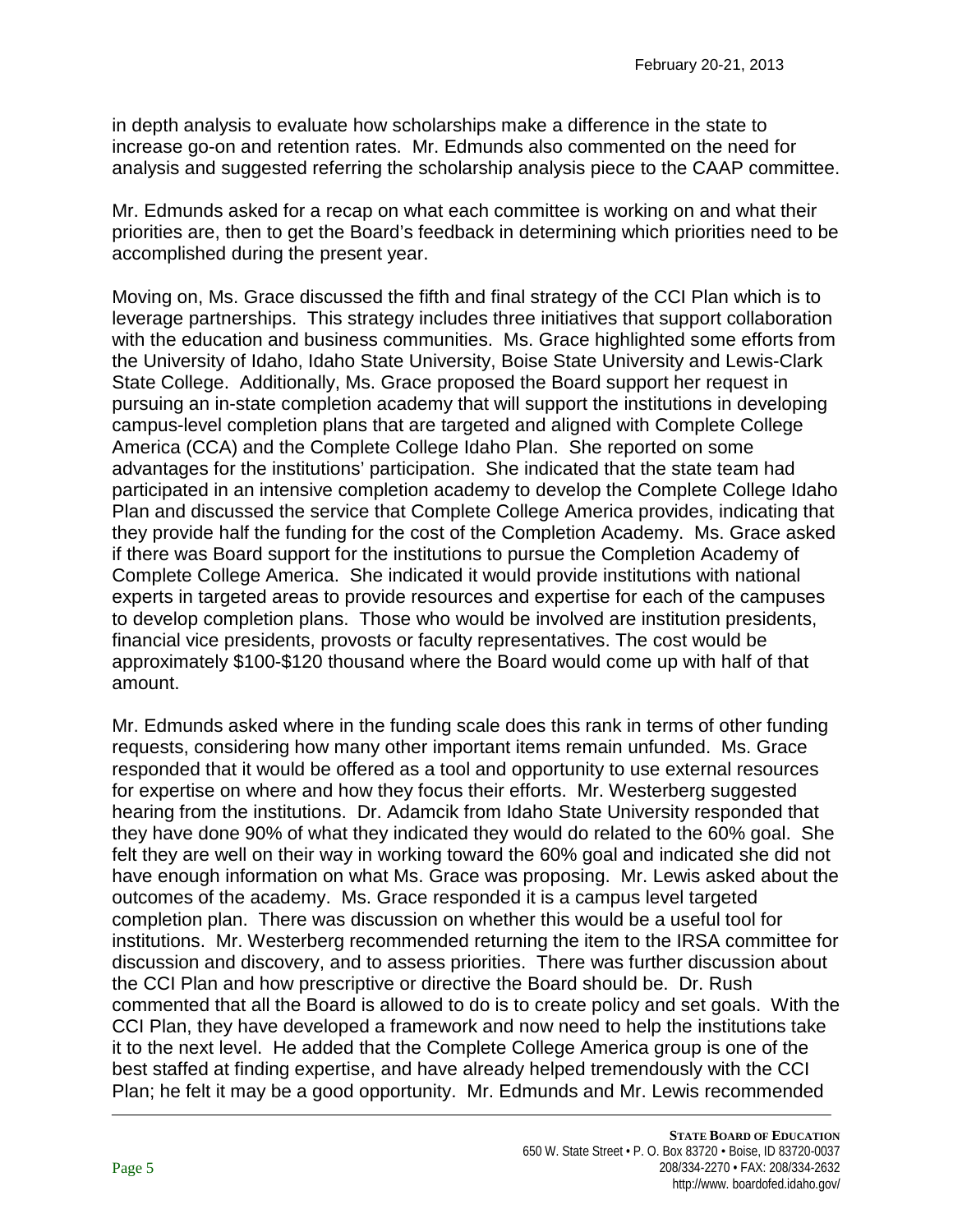sending a portion back to committee related to the metrics for the number of graduates it will take to meet the Board's goal.

#### B. Performance Based Funding

#### **BOARD ACTION**

#### **M/S (Westerberg/Lewis): For the production metric that we include all degrees including graduate degrees.** The motion carried unanimously.

Mr. Freeman from the Board office gave an overview for the Board members on performance based funding, reminding them that at the December meeting, the Board approved two system-wide metrics. Since that time, the BAHR committee has held meetings to refine those metrics and develop a model for allocating funds for that initiative. For FY 2014, the metrics will be refined as the initiative matures since it is a first year metric. He added that this is all new funding, so there is no base funding. Under the first metric BAHR focused on the number of distinct students receiving undergraduate awards in an effort to incent behavior at the institutions to produce more completers. This metric was weighted at 60% to the other metric of 40%. Mr. Freeman summarized the criteria for students reaching those metrics.

Dr. Goesling expressed that the uniqueness of the institutions is important and felt it should be rewarded. Mr. Terrell indicated those concerns would be looked at and responded to. Mr. Freeman indicated that the question for the Board is should the metric that is going to measure and reward production of distinct graduates be a baccalaureate degree or less, or should it be all students including masters, PhD and professional degrees for four-year institutions. Mr. Edmunds expressed concern about not including the community and technical colleges. Mr. Freeman responded that at the four-year institutions was the only place the funds were requested, and second the initiative is new and the desire was to launch it under the institutions the Board has direct governance over. Mr. Freeman added with regard to Professional-Technical, they already have a performance based funding calculation in their formula, so it would be duplicative. Mr. Westerberg suggested voting on whether to include graduate degrees. Representatives from the institutions responded that graduate degrees should be included. Mr. Herbst responded for Lewis-Clark State College that they would like technical and other certificates included in the count as well.

Mr. Lewis felt it would make sense to include undergraduate and graduate degrees. He added that EWA would be a good growth performance metric and should be looked at again. At this time Mr. Westerberg offered a motion.

#### **EXECUTIVE SESSION (Closed to the Public)**

Boise State University

#### **BOARD ACTION**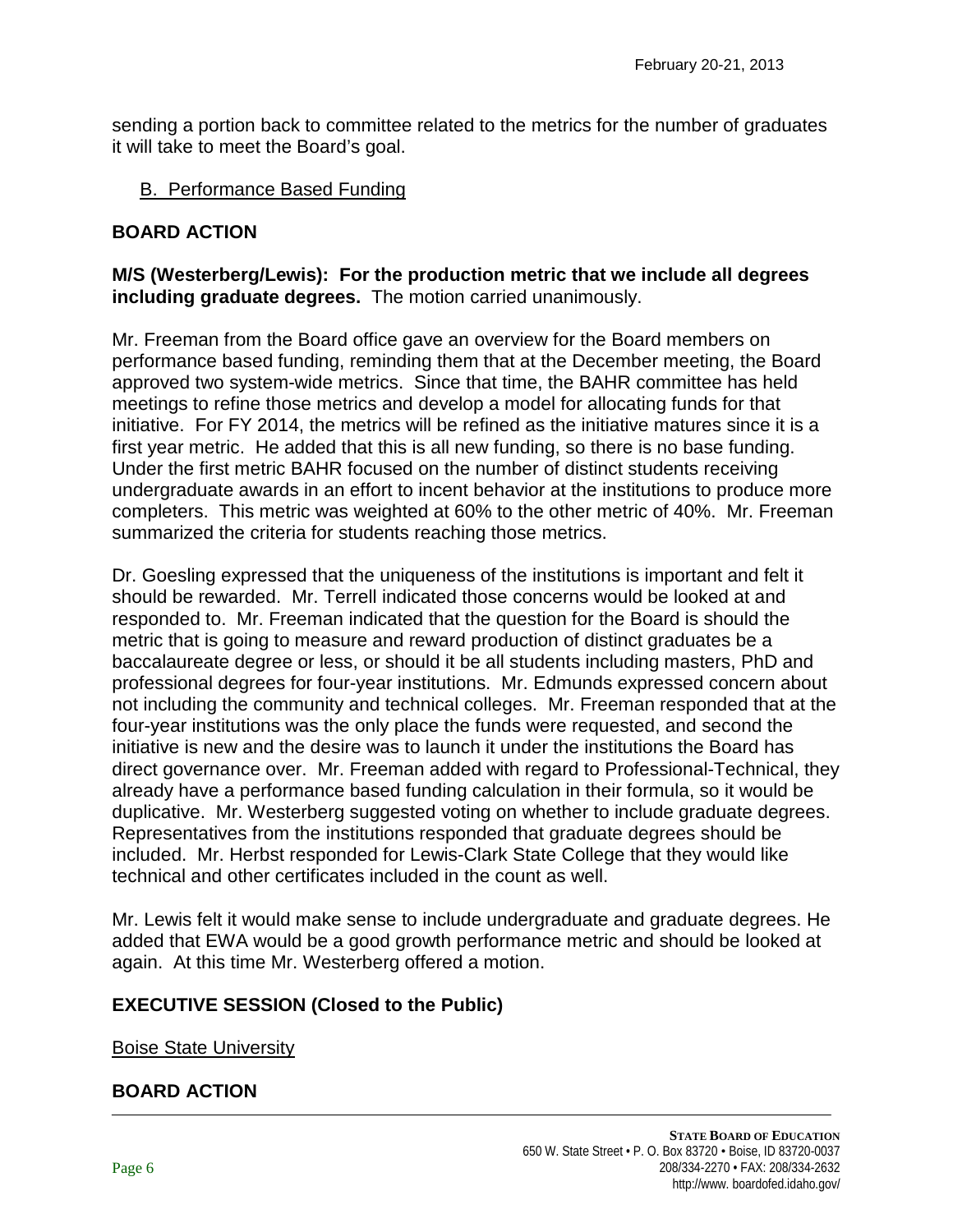**M/S (Soltman/Goesling): To go into Executive Session pursuant to Idaho Code §67-2345(1)(c) – "to conduct deliberations . . . to acquire an interest in real property which is not owned by a public agency".** A roll call vote was taken and the motion carried unanimously.

Board of Education

#### **BOARD ACTION**

**M/S (Soltman/Goesling): To go into Executive Session pursuant to Idaho Code §67-2345(1)(d) and (f) – "to communicate with legal counsel … to discuss the legal ramifications of and legal options for pending litigation, or controversies not yet being litigated but imminently likely to be litigated" and "to discuss records that are exempt from disclosure as provided in chapter 3, title 9, Idaho Code."** A roll call vote was taken and the motion carried unanimously.

#### **Thursday February 21, 2013, 8:00 a.m., Boise State University, Simplot Ballroom, Student Union Building, Boise, Idaho.**

The Board convened at 8:00 a.m. at Boise State University in the Simplot Ballroom located in the Student Union Building for regular business. Board President Ken Edmunds called the meeting to order. Mr. Luna arrived at 8:15.

#### **BOARDWORK**

1. Agenda Review / Approval

# **BOARD ACTION**

**M/S (Soltman/Goesling): By unanimous consent the Board agreed to approve the agenda as submitted.** There were no objections.

2. Minutes Review / Approval

#### **BOARD ACTION**

**M/S (Soltman/Terrell): To approve the minutes from the December 4, 2012 special Board meeting and the December 12-13, 2013 regular Board meeting as submitted.** The motion carried unanimously.

3. Rolling Calendar

# **BOARD ACTION**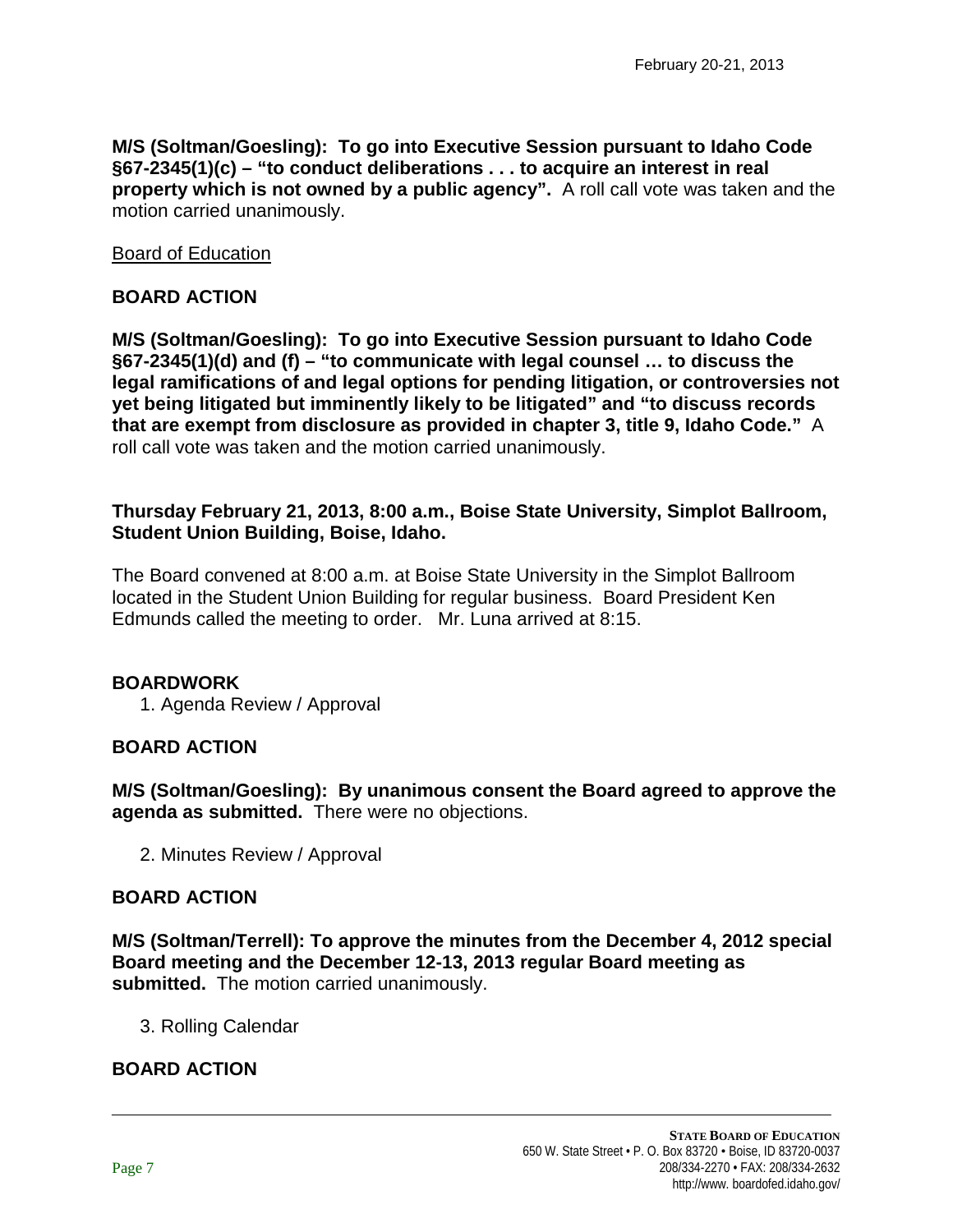**M/S (Soltman/Atchley): To set February 26-27, 2014 as the date and Boise State University as the location for the February 2014 regularly scheduled Board meeting.** The motion carried unanimously.

# **OPEN FORUM**

Mr. Edmunds introduced Laurie Kiester, a teacher, who came before the Board regarding education reform and collaboration with higher education. She wanted to discuss the functionality and objective of the Board. Ms. Kiester expressed concern that the Board is more focused on postsecondary education and lack of supervision of the K12 system despite being tasked with oversight of all public education in Idaho. Ms. Kiester expressed strong concern for the lack of participation in the supervision of Idaho's K12 system. Ms. Kiester indicated that over the past six years, she has designed a system of a better way to structure education in Idaho, from kindergarten through college. She commented on the current education system operating in autonomy or silos, and indicated that children who come to elementary school are often unprepared to start their learning career. Ms. Kiester emphasized the lack of collaboration between components of learning from the pre-school level, to the elementary education level, and on to the high school and university level, commenting that as long as there is a lack of collaboration, students will not succeed. Ms. Kiester indicated she has a presentation she would like to provide for the Board or the Education Task Force that lasts about 45 minutes. She was encouraged to send any materials to the Board office or to the Department of Education.

# **CONSENT AGENDA**

**M/S (Soltman/Atchley): To approve the consent agenda as posted.** The motion carried unanimously.

# **BAHR – SECTION II – FINANCE**

1.Easement to Idaho Power Company at the University of Idaho's Kimberly Research & Extension Center

#### **BOARD ACTION**

**By unanimous consent to approve the request by the University of Idaho for authority to grant an easement to Idaho Power in substantial conformance to the form submitted to the Board in Attachment 1 and to authorize the University's Vice President for Finance and Administration to execute the easement and any related transactional documents.**

# **INSTRUCTIONAL RESEARCH & STUDENT AFFAIRS**

2. Approval to Discontinue Professional-Technical Education Programs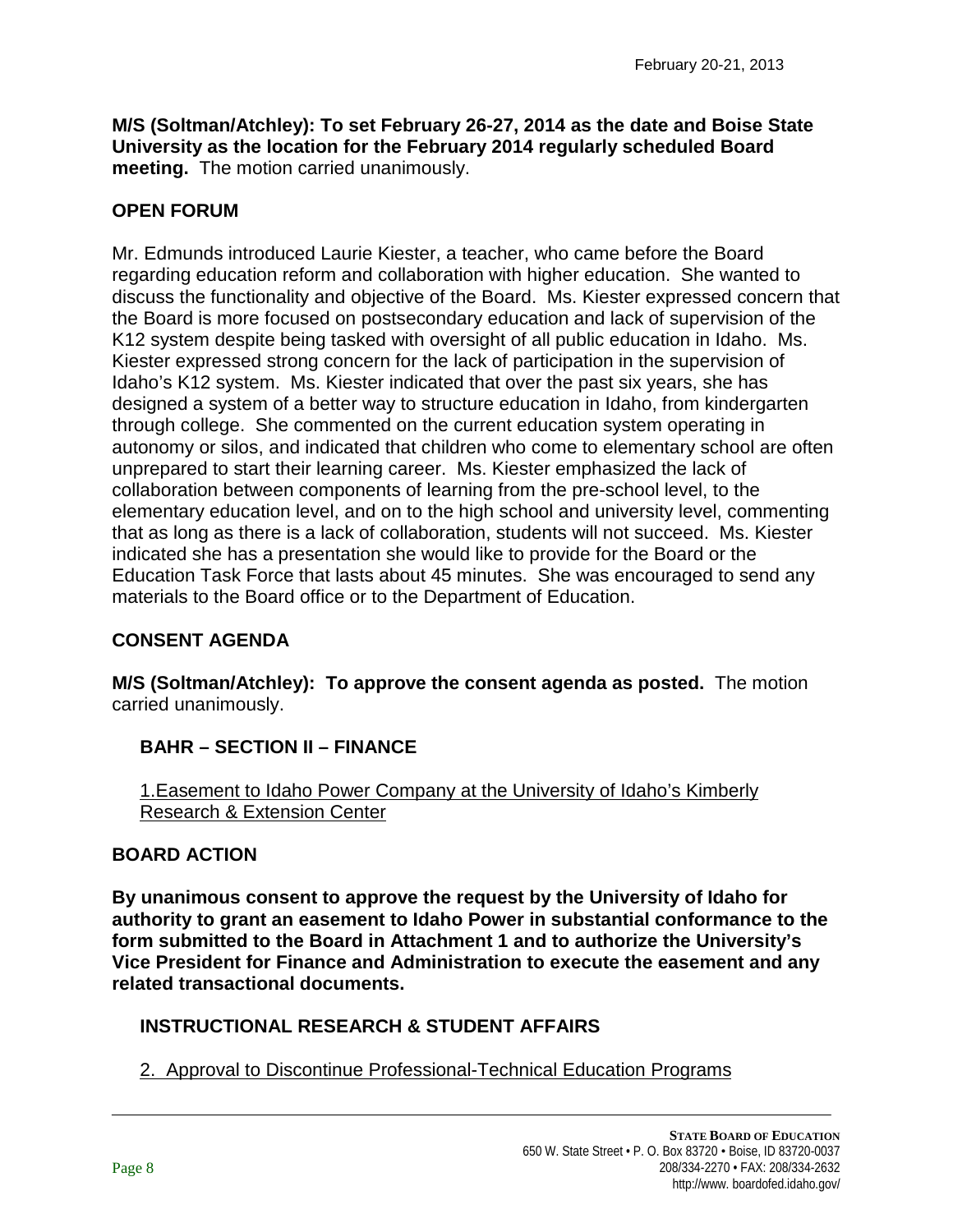### **BOARD ACTION**

**By unanimous consent to approve the request by Idaho State University to discontinue professional-technical education programs as presented in attachments 2 through 7.**

3. Appointment of Idaho Experimental Program to Stimulate Competitive Research (EPSCoR) Committee Members

#### **BOARD ACTION**

**By unanimous consent to re-appoint Douglas Chadderdon to the Idaho Experimental Program to Stimulate Competitive Research Committee as a representative for the private sector, effective immediately, for a term of five (5) years, expiring June 30th, 2019.**

**By unanimous consent to re-appoint Jean'ne Shreeve to the Idaho Experimental Program to Stimulate Competitive Research Committee as a representative for the private sector, effective immediately, for a term of five (5) years, expiring June 30th, 2019.**

#### 4. Accountability Oversight Committee (Committee) Appointment

#### **BOARD ACTION**

**By unanimous consent to approve the appointment of Spencer Barzee to the Accountability Oversight Committee for a term commencing immediately and ending on June 30, 2014.**

# **PLANNING, POLICY & GOVERNMENTAL AFFAIRS**

#### 1. Boise State University – Annual Progress Report

BSU President Dr. Bob Kustra provided the Board with a progress report on Boise State University's strategic plan. He reported on the details of its implementation, status of university goals and objectives and other points of interest. Dr. Kustra discussed how they are using technology on campus, funding equity and administrative flexibility. He indicated they are using a system called OnlineColleges.net along with 11 other colleges as of September 2012. Dr. Kustra introduced Max Davis-Johnson and Dale Pike. Dr. Kustra offered some select statistics about the technology and mobile initiative such as 80 out of 150 general purpose classrooms have standardized technology. Mr. Davis-Johnson provided a video showing the highlights of their digital learning and classroom capture. He pointed out they also have an office called *The Zone* where students can bring their learning devices and get help. They are expanding the Boise State Experience to both mobile wireless and android. One of the goals is for students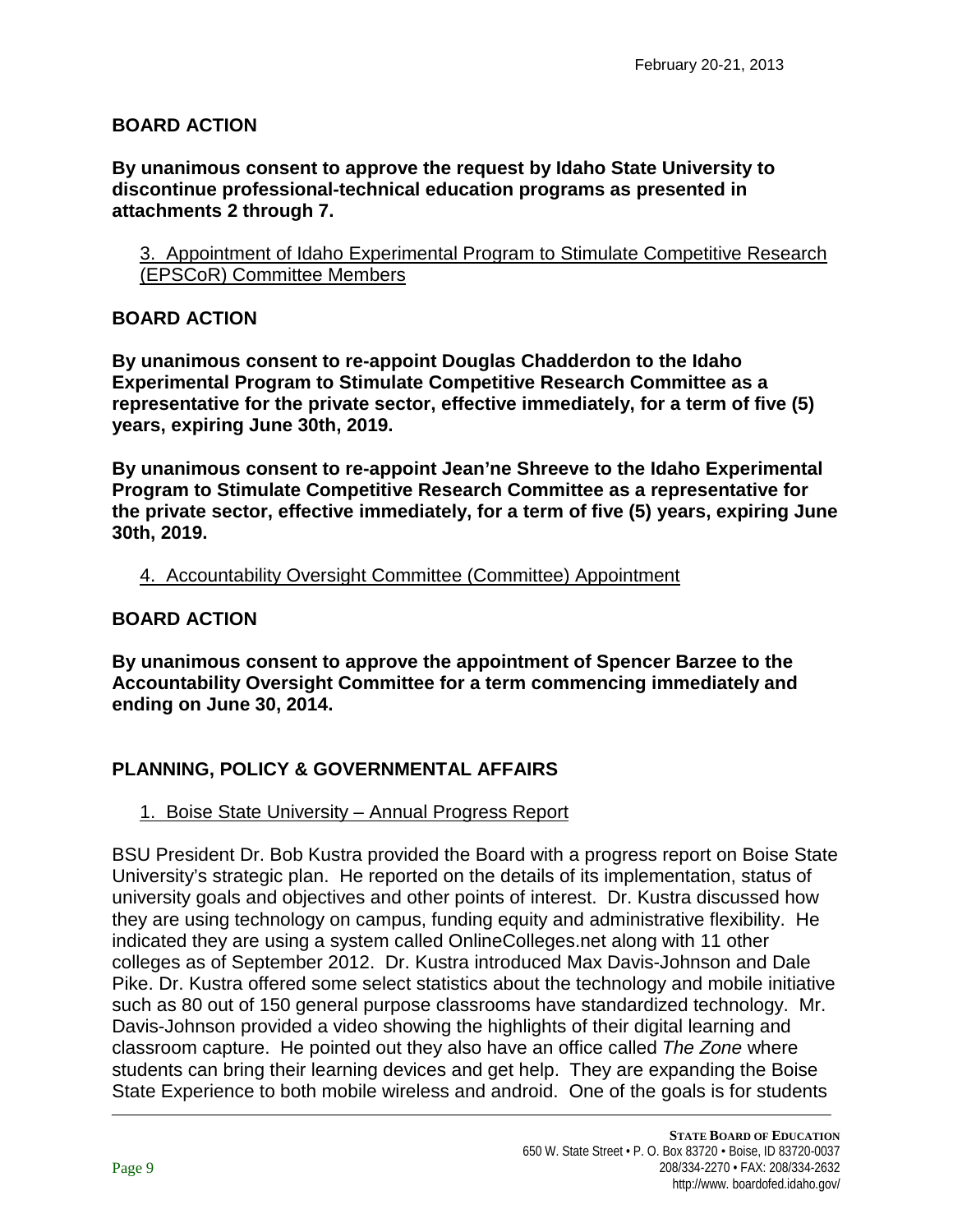to increase their learning experience by using their mobile devices. BSU hopes to change the way they approach learning to benefit students though a variety of experiences resulting in digital fluency. Dr. Kustra recognized several of the individuals and students who worked on the project and the video production that was presented to the Board members.

Dr. Kustra went on to remark about funding equity and provided a handout for Board members about funding equity and enrollment workload adjustment (EWA). He indicated it is a "double whammy" to BSU's FY 2014 budget. He also discussed administrative flexibility, commenting that changing the system to allow all higher education entities optional access to administrative flexibility would streamline the system. He commented that it would enhance effectiveness in state administrative services and university operated services. There was a handout provided to Board members outlining the benefits of administrative flexibility for higher education. Dr. Kustra reminded the Board in 2010 that the Legislature gave the authority for BSU to use its own purchasing department and not have to go through the state purchasing department, adding that this bill is up for renewal this year and passed both houses of the Legislature thus far.

Ms. Atchley asked how the Board can help other institutions with an older infrastructure move toward the technology advancements BSU has achieved. Dr. Kustra responded the larger spaces are the areas to invest for technology. They also used funding from a subcommittee to "rehab" a building, adding that newer buildings provide more of an opportunity to do new things with technology than the older buildings.

# 2. President's Council Report

Board member Soltman requested the institution presidents come forward for discussion of President's Council Report. President Bert Glandon, current chair of the Presidents' Council provided a report from the Presidents' Council meetings and answered questions. He reported that at the last President's Council they discussed four major items. They discussed reporting end of semester counts, the Regents degree and that elements are in place but still need to be coordinated. It was agreed upon that a statewide director is needed to coordinate these elements and that President Fernandez was charged with making contact with an individual regarding the possibility of acting as the statewide director. They also discussed general education reform and the 36 credit requirement and whether that could be reduced, along with what kind of implementations would take place. He indicated a statewide team will report to the provosts and the provosts will report back to the presidents when the specifics of that proposal are finalized. They also discussed the legislative luncheons, and that these luncheons were successful in reaching out to legislators and other stakeholders.

Dr. Glandon reported on the format of the President's Council and that the community colleges meet separately for an hour before the entire group meets. This format helps them to achieve a focused based discussion to them get to the issues more quickly.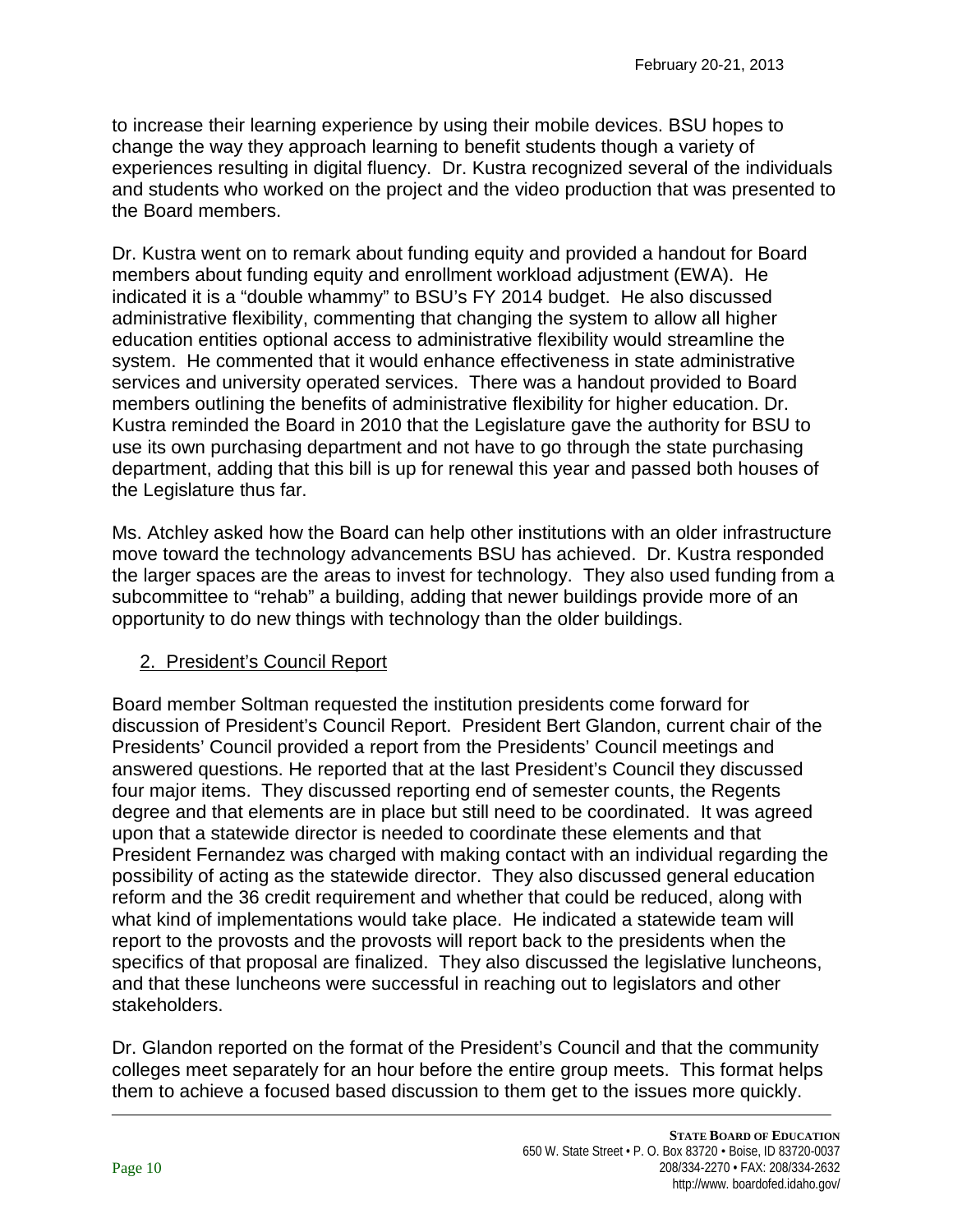President Nellis reported for the 4 year colleges and universities. He reported that they discussed performance funding and how to incentivize a system that focuses on collaboration. They discussed a better system to report incidents on campus and how those are communicated with Board members. They established a procedure process with Dr. Rush for reporting incidents. They also discussed Denny Stevens' proposal around graduate education and collaboration with the Veterans Hospital. That topic was assigned to CAAP for further development.

Mr. Edmunds asked for some details on the Regents degree. Dr. Glandon responded the standardized general education requirements are in place, but there needs to be a coordinated effort to figure out how to make the cost low and the degree convenient. They are working on the specifics with the financial vice presidents and provosts presently.

Mr. Terrell asked if they are looking to BSU for ideas on how to tie into the digital learning systems in consideration of the older buildings and infrastructure. Dr. Glandon added that the faculty they will be hiring will be web based trained and well versed in the technology arena, and also indicated they will be using as much technology as they possibly can. He added that this will help reduce costs, and leverage transferability and student experiences across the state. Dr. Beck from CSI provided some detail on what the college is working toward given its older infrastructure. Dr. Dunlap also provided details from NIC on how they are helping the student experience by increasing their online presence, increasing capacity in dual credit, and working to increase capacity through their outreach centers.

Dr. Nellis provided feedback regarding the University of Idaho, commenting they have many challenges being the oldest campus in Idaho. Deferred maintenance is a concern but they are working aggressively to retrofit the wireless services and new technology for student interaction. Dr. Vailas responded for Idaho State University stating they have been working on this for some time and have also established a resource and learning center for students and faculty, and are building an online advisory system. Their goal is to have all of their general education courses on line to allow flexibility. Dr. Fernandez responded for Lewis-Clark State College, reporting that all of the new buildings have technology in the classroom. He indicated they are not to the extent of BSU in some areas, but some of their health related programs are using technology comparable to what BSU is doing, and they are also going to be providing electronic advising for students. Dr. Albiston responded for Eastern Idaho Technical College that they were fully networked on campus in the 80's and in the 90's to use polycom and broadcasting for their nursing students. They use cloud technology presently, and are also developing and using training for their faculty to ensure they are up to speed in the technology arena.

Mr. Lewis commented that institutions should be engaged in both online learning and digital learning. He also asked presidents for a report on MOOC's and how they affect our learning system. Dr. Glandon reported that they have individuals working on that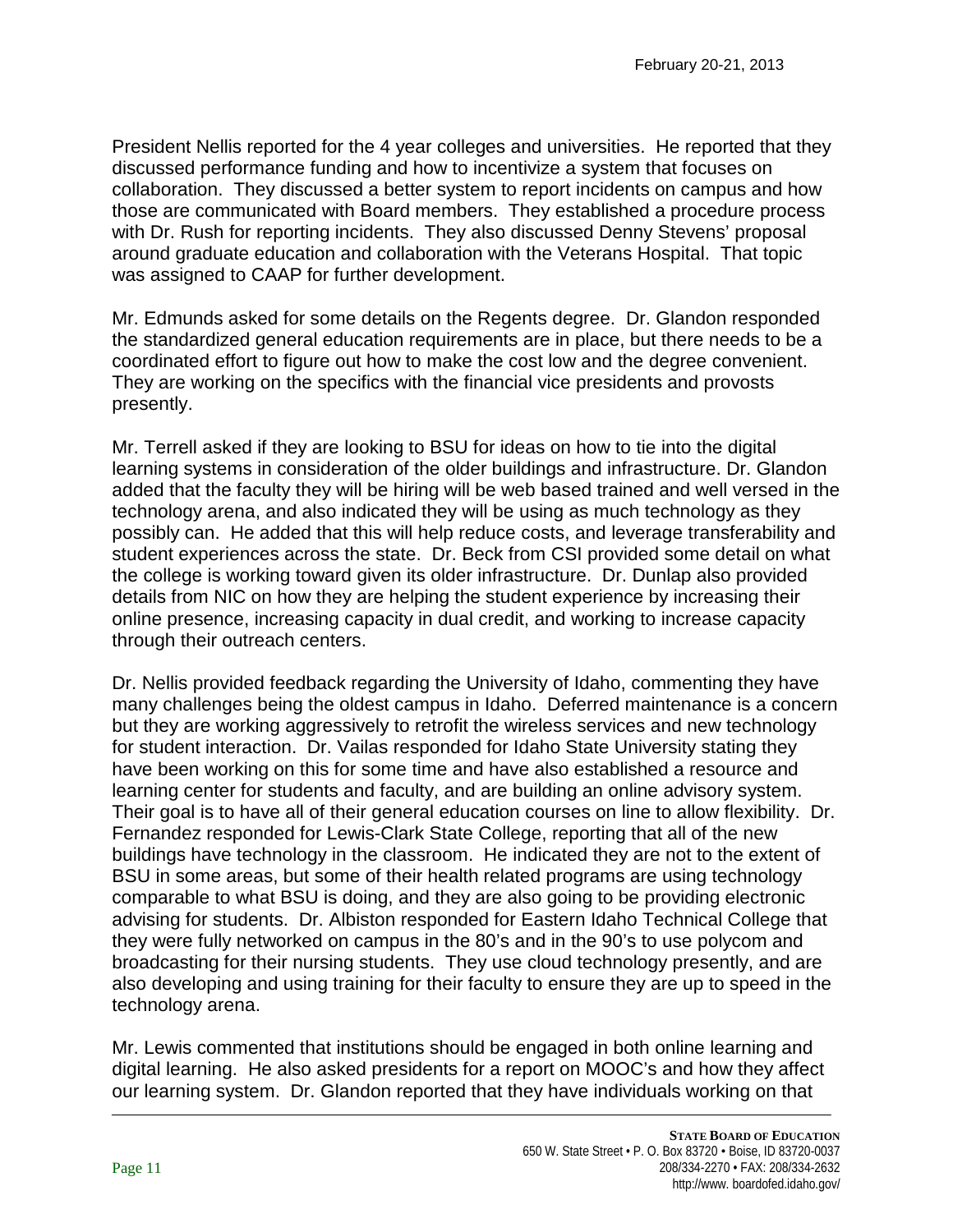subject presently and the presidents would discuss and work on the item during the next President's Council meeting. Dr. Kustra added that there is enormous potential with using MOOCs. Mr. Lewis recommended staying ahead of what kind of impact it will have on our system. He asked the presidents to be aware of Board concerns regarding the efficiency of the Regent's degree, commenting that those concerns were made to the CAAP committee.

Dr. Beck reminded the Board members of classes which require classroom experience and how students develop soft skills of responsibility and hands on learning. He remarked that there is accountability to encourage good work ethic among students which cannot be accomplished necessarily through technology and online learning, adding that there will always be a necessary element to classroom instruction.

Mr. Edmunds asked about industry partners and the progress on developing internships and apprenticeships. Dr. Swartz responded for PTE that most of their students have the opportunity to go into the industry and demonstrate the skills they've learned in the classroom. He added it is a very successful model that often leads to employment. Mr. Edmunds asked how to get industry partners on board. Dr. Swartz responded that efforts are being made, but despite efforts we are not where we need to be. Dr. Nellis added that regarding internship opportunities, institutions are working aggressively with business and industry partners to expand the opportunities for students. Dr. Dunlap echoed those comments. Dr. Beck commented that it can be difficult for students to commute, and that the experiences need to be robust for students, but yet kept safe and affordable.

Dr. Goesling asked what the Board can do to assist e-learning across institutions. Dr. Glandon responded that they would add that to the President's Council agenda as an item for discussion. Dr. Albiston cautioned becoming fractioned as a state regarding technology and recommended that they should focus on building out one or two methods as a state rather than running in different directions – he felt it was worth discussion. Dr. Vailas reminded the other presidents and Board members about security and hacking issues. Mr. Edmunds referred this item back to President's Council for discussion. Mr. Luna added how desperately important it is for high school students to be ready to learn in the technology environment that was discussed.

# 3. Idaho Public Charter Commission – Annual Report

Tamara Baysinger, Public Charter School Commission Director, provided a report to the Board. She reported on public charter school growth, achievement and funding; proposed legislation pertinent to public charter schools and authorizing; and the Commission's focus on implementation of essential authorizing practices identified by the National Association of Charter School Authorizers. Ms. Baysinger reported on the national best practices of the public charter school system and how they could be developed to help Idaho. She started with a few statistics, reporting that the Commission has oversight over 33 public charter schools. She discussed the critical balance between school autonomy and accountability for results and that both sides of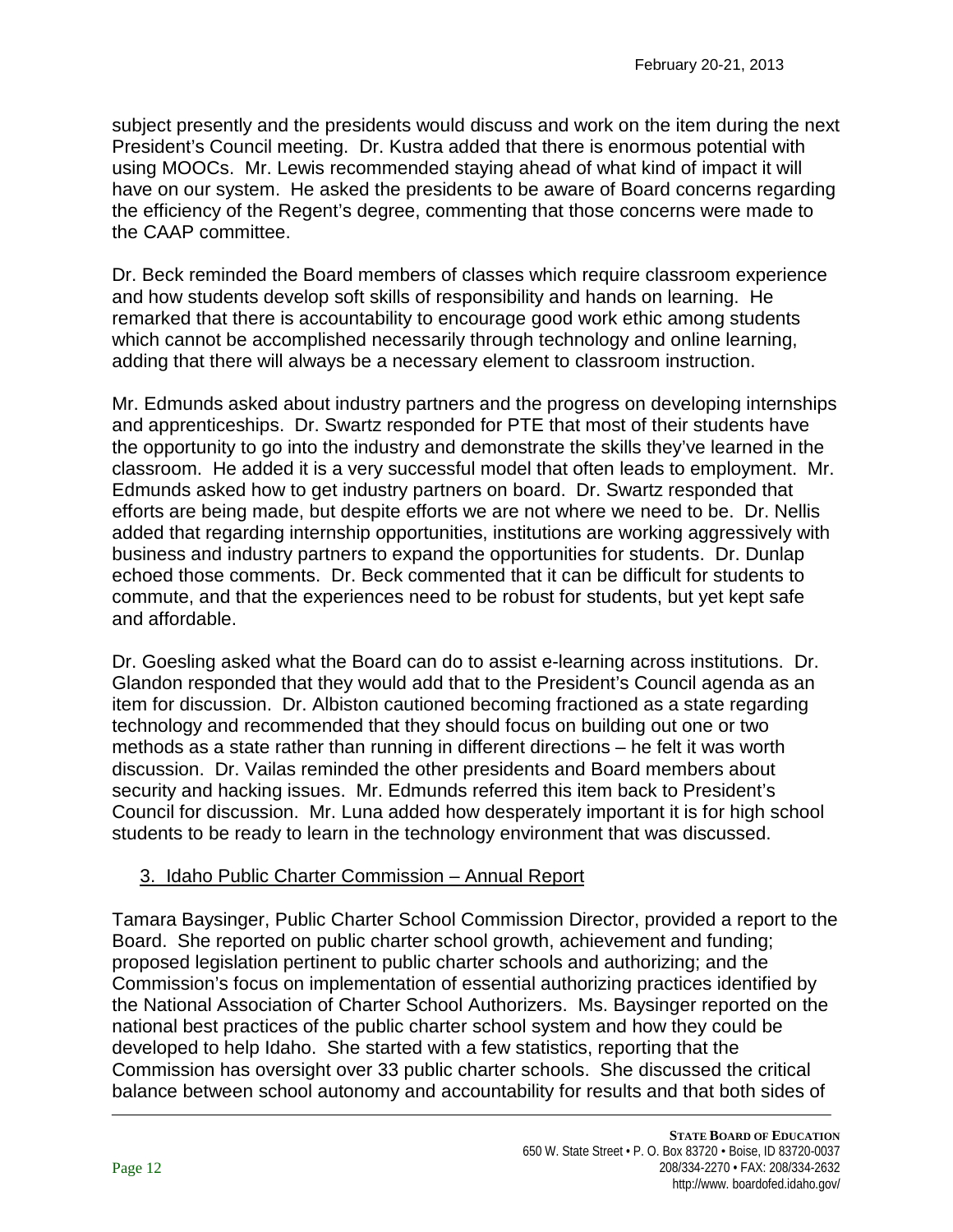the scale show room for improvement in Idaho. She identified the three main roles of the charter school sector which include planning and implementation by charter school boards, development and intervention by charter school associations, and identification and redirection by charter school advisors. She provided a recap of the authorizer's role which include to maintain high standards, uphold school autonomy and to protect student and public interests.

She indicated the Commission has increasingly struggled to balance these three aspects of their mission within their policy environment. This creates quality and autonomy concerns. She reported that the tools available to authorizers are limited and interfere with school autonomy. She suggested focusing on the ends versus the means, reporting that the Commission has been studying best practices of other models and how they could benefit Idaho. Ms. Baysinger recapped the 12 essential authorizing practices as reported by NACSA in October of 2011 and that Idaho is only addressing six presently, but intends to seek all 12. With regard to the proposed legislation, if the draft legislation is passed, it will assist in addressing all 12 practices and will also align with model components of Charter law, which would have the effect of improving Idaho's national charter ranking. There would be two bills proposed, one with a fiscal impact and one without. The bill with the fiscal impact would provide facility funding to public charter schools and also an authorizer fee to help support the work of the authorizer. The other bill deals with the conceptual aspect of dealing with renewals and contracts.

Ms. Atchley asked about providing facility funding for charters and where the resources would come from, whether it would impact funding for other public schools. Ms. Baysinger responded that the money would come from the general fund and be based on the amount of money the traditional districts raise in bonds and levies that the district would raise in a given year. She recapped for Board members exactly how this would happen. Ms. Atchley indicated the general fund has many challenges and asked if the Charter Commission really thinks this will happen. Ms. Baysinger responded it is challenging but possible. Mr. Luna provided some numbers for bonds and levies which average to about \$600 per student. \$120 per student would go to a charter as a stipend. This money would come from the general fund, but it would come from the public school's budget and be indicated by a line item in the budget.

Dr. Goesling asked about additional authorizers. Ms. Baysinger indicated new authorizers could be public universities and colleges, and all authorizers would need to go through an approval process ensuring their capacity to serve as an authorizer. Mr. Luna indicated as an example the Albertson's Foundation could be an authorizer.

Mr. Lewis asked what the current rule for reauthorization is. Ms. Baysinger responded that at this time, the authorization is indefinite and there is no renewal process. She added that in other states and in alignment with best practices, the recommended renewal is five years. Ms. Baysinger indicated the five year provision is in draft presently. Mr. Lewis questioned whether the Board would want to support the five year provision and there was additional discussion about the legislation.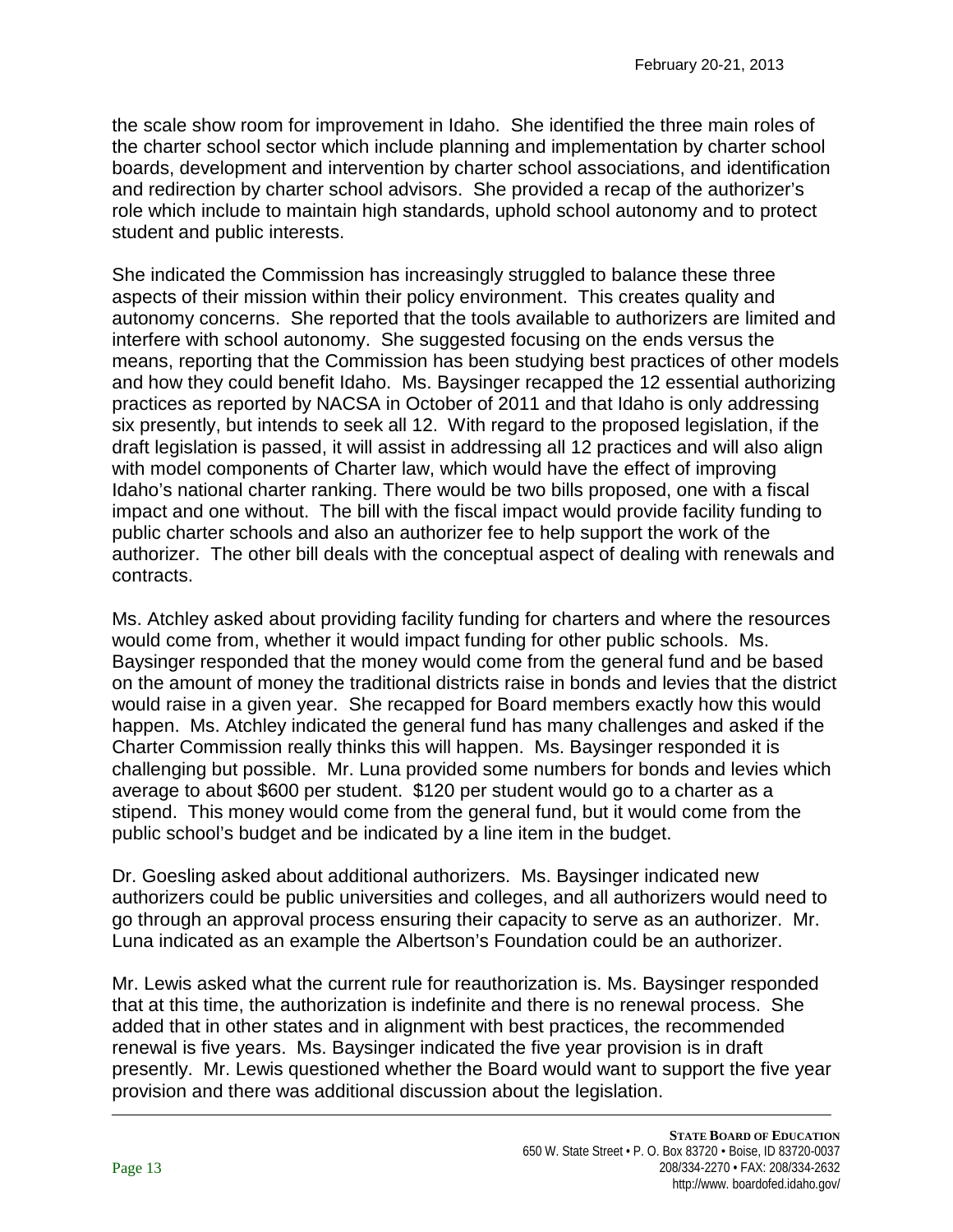Mr. Luna indicated the legislation that will be introduced in the next few days is based on charter law best practices which have been developed over the last 20 or so years. They encourage a less stringent authorization process, but a very stringent accountability process. Mr. Lewis and Mr. Luna discussed the legislation and what the new law would do to current charters and those wanting to open. Dr. Rush added that the Board staff will make certain the legislation would be fully vetted before it proceeds.

At this time, Mr. Edmunds excused the meeting for a 10 minute break.

### 4. University of Idaho – Student Appeal Request

### **BOARD ACTION**

**M/S (Soltman/Westerberg): To hear the student appeal and to appoint a hearing officer.** The motion failed with a three-to-two vote in opposition to the motion. Ms. Atchley, Dr. Goesling and Mr. Terrell voted nay on the motion. Mr. Luna passed on the voting on the motion.

**M/S (Terrell/Goesling): To reject the request to hear the student appeal.** The motion carried with a three-to-two vote. Mr. Soltman and Mr. Westerberg voted nay on the motion. Mr. Luna passed on voting on the motion.

#### 5. Boise State University – Facility Naming

**M/S (Soltman/Goesling): I move to approve the request by Boise State University to name the new football complex the Gene Bleymayer Football Complex.** The motion carried unanimously.

Mr. Satterlee introduced the item and gave a background on the facility and the gifting. They request that former athletic director Gene Bleymayer be named in honor of the athletic complex. The naming of the facility will recognize his work and accomplishments and allow Boise State University to carry out the wishes of donors in honor of their gift to the University, adding that support for this recommendation has been unanimous.

# 6. Board Bylaws H.4. – Audit Committee – First Reading

#### **BOARD ACTION**

**M/S (Soltman/Atchley): To approve the amendments to Board Bylaws H.4., Audit Committee, as presented in attachment 1.** The motion carried unanimously.

Mr. Soltman asked if the compensation covers travel expenses. Dr. Rush clarified for Board members that any Board member asked to travel for Board work will have their travel reimbursed.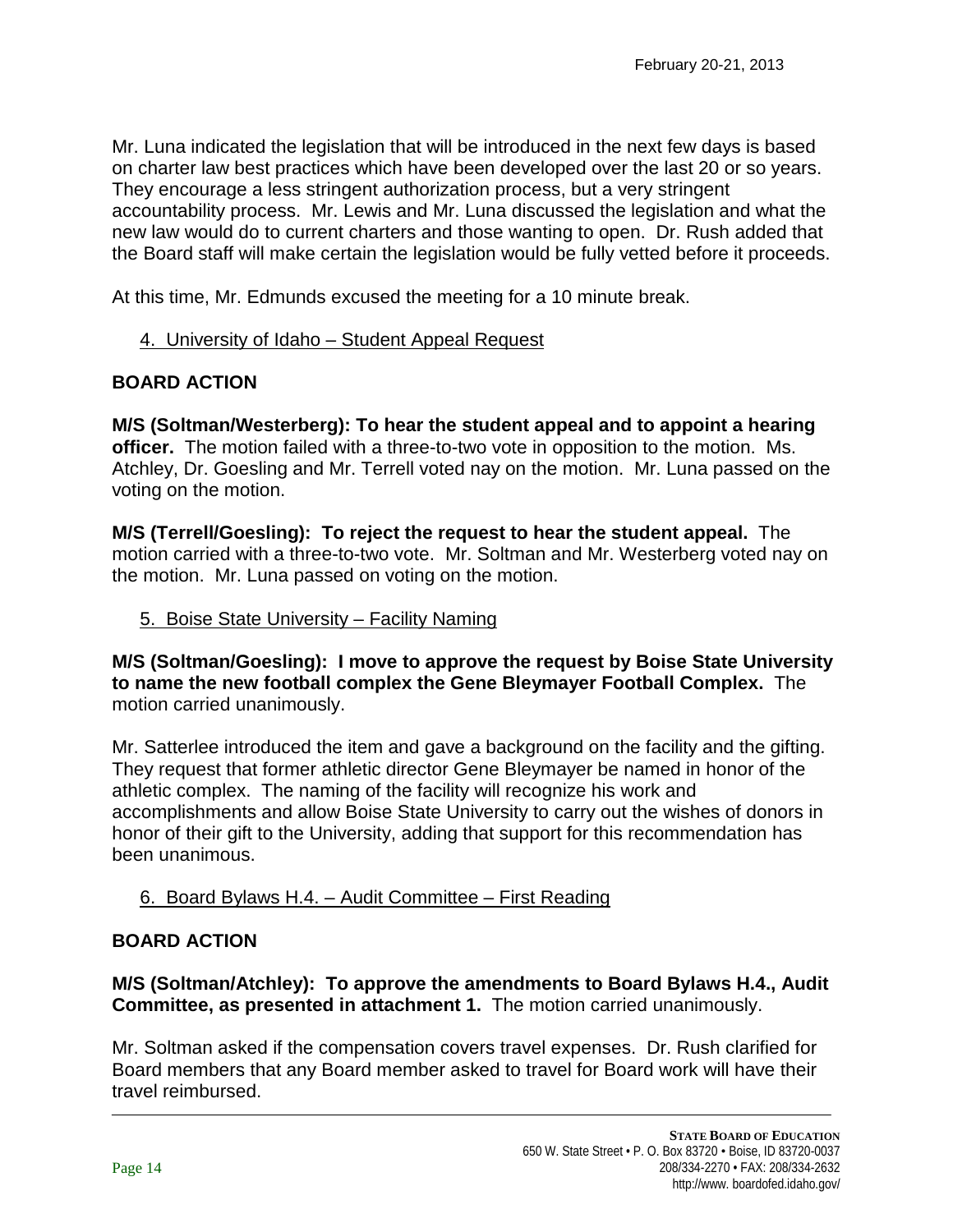### 7. Board Policy I.K. – Naming/Memorializing Building and Facilities – Second Reading

# **BOARD ACTION**

#### **M/S (Soltman/Atchley): To approve the second reading of Board Policy I.K. Naming/ Memorializing Building and Facilities as submitted.** The motion carried unanimously.

Tracie Bent from the Board office introduced the item, indicating approval of the changes will allow for clarity in the administration of this Board policy and streamline the reporting process. She outlined the changes between the first and second reading. Currently naming requests come forward to the Board for approval through the Consent agenda. Clarifying the language within the policy will assure Board intent is being met and that the policy is consistently interpreted in the future. Board Member Lewis requested a technical change in the wording regarding the Board's authority at the December 2012 Board meeting. This is the only change made to the policy between the first and second reading.

### 8. Board Policy I.P. – Idaho Indian Education Committee – First Reading

# **BOARD ACTION**

# **M/S (Soltman/Goesling): To approve Board Policy I.P. Idaho Indian Education Committee – First reading as presented.** The motion carried unanimously.

# 9. STEM Strategic Plan

Mr. Soltman indicated that initial comments from the Committee indicated the plan needs to be more focused and requested the six (6) goals be consolidated in to four (4) areas focused around students, educators, workforce needs, and partnerships. The recommendation is to refer the item back to staff and PPGA committee without presentation today. There were no objections to this request.

# 10. State Board of Education Strategic Plan

#### **BOARD ACTION**

**M/S (Soltman/Atchley): To approve the 2013-2017 Idaho State Board of Education Strategic Plan as submitted and to authorize the Planning, Policy and Governmental Affairs Committee to finalize performance measures and benchmarks as necessary.** The motion carried unanimously.

Mr. Soltman reminded Board members that at the December meeting, they spent considerable time making recommendations to the plan. Since then, they have tried to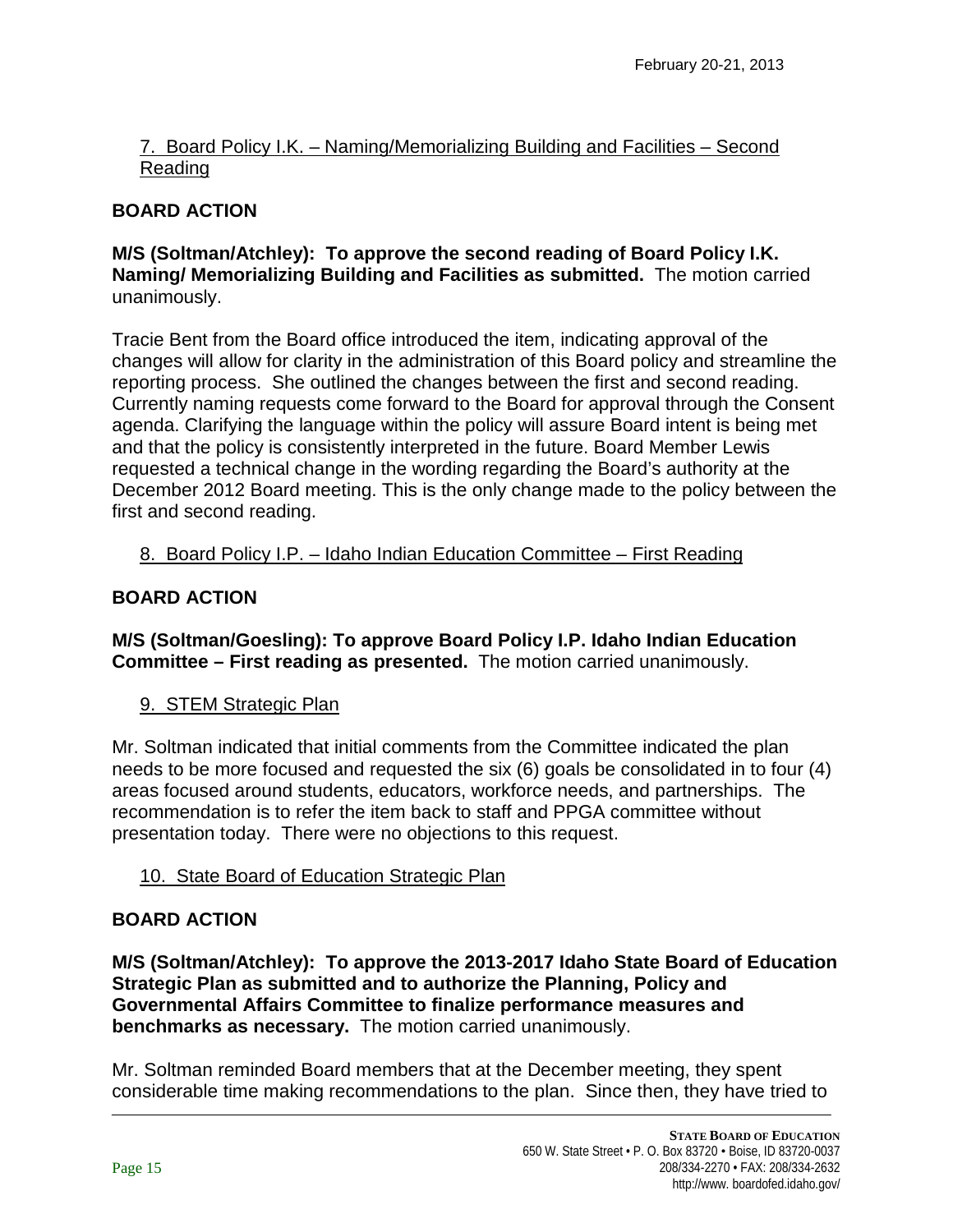incorporate every item from that discussion into the current version of the plan. He noted there are still five goals that need benchmarks. Two of those goals dealt with performance based funding, and the other three goals need to be worked on. The recommendation of the Committee is to approve the plan as it is and to develop the other three benchmarks, with metric review in October. He added that there is an understanding that additional work will be done on objectives around measuring teacher effectiveness and setting annual milestones.

Mr. Edmunds requested review of the redlined version of the plan at this time. Ms. Bent went through each change to the plan for the Board members. Mr. Lewis asked about Objective B, if there is a benchmark for college completion percentage and if it would be a useful metric to include. Ms. Bent responded that information would be easy to obtain and report. Ms. Atchley requested under *percent of Idahoans who have a college degree or certificate* to insert the word "requiring" before *one academic year or more*. Dr. Goesling asked what certificates are under nine months in length that are not being counted. Ms. Bent responded that the Board set the 9 month or more duration as the certificate level. There was further discussion around degrees and certificates. Ms. Bent added that this measure looks at 60% of this segment of the population and there is a Workforce Development Task Force looking at metrics for the other 40% of the population that will be reported to the Board at a later date. Ms. Bent commented that once the metrics are around certificates of less than a year and workforce needs they would be brought back to the Board for inclusion in the Boards strategic plan.

Mr. Luna asked about reducing the number of dual credits from 180,000 down to 75,000 credits per year. Ms. Bent indicated this change was in response to the Superintendents concern at the December Board meeting that the number was too high. Staff looked at the number of high school Juniors and Seniors currently in the system and the number of credits that would be earned if they each completed at least one dual credit course. Mr. Luna felt the number is too low for the goal and that it should be set on what is best for students with work toward reducing the barriers to students. Mr. Luna requested revisiting this item with discussion about the 25% and 75,000 credits specifically. Ms. Bent indicated it would be helpful to have a credit hour benchmark and an idea of a percent increase the Board members would like to see over the next few years. Ms. Grace suggested considering two parts – how many students would they like to see participating in dual credit and how many credits should those students be taking. Mr. Luna recommended working backwards from the target to determine what the number should be. Ms. Bent reminded the Board members that dual credit was just one of the advanced opportunity tools; there is also advanced placement courses and tech prep.

Mr. Lewis commented on the performance measure under Objective C, specifically the addition of *in the technical colleges* under the Bridge Program*.* Dr. Swartz from PTE indicated it is a generic term that refers to integrated training and retention programs for qualified students.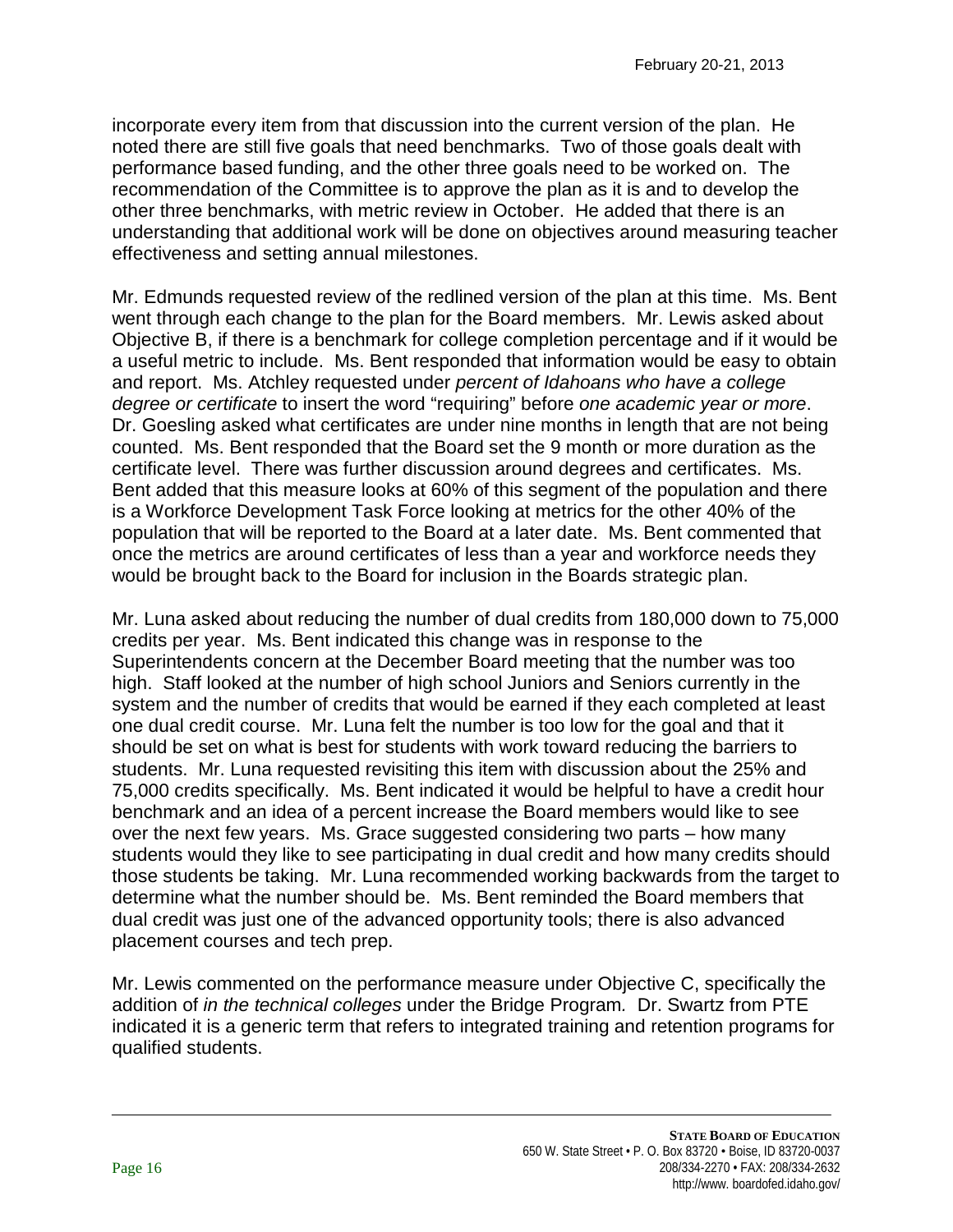Mr. Lewis next commented on Goal 3 Objective A, and asked why the benchmark went higher for the associates level of 60 to 70. Ms. Bent responded that it was a more realistic stretch. There was additional discussion clarifying this change for Mr. Lewis and Ms. Bent suggested adding to the benchmark the language "*or less"* to read "*70 or less"*.

Mr. Lewis next asked about the bullet "*amounts of funds saved through institution collaboration".* Ms. Bent responded there was originally a measure to count collaboration and it was decided upon to remove it. She indicated staff is still working on a way to count this item – i.e., its measurability. Mr. Lewis recommended deleting the comment because it is not measurable.

At this time the meeting recessed for a lunch break.

#### 11. Alcohol Permits

Mr. Soltman indicated this is an informational item. Dr. Goesling asked for institution representatives to come forward for discussion. Dr. Goesling asked that given the upswing of incidents at campuses, what is occurring and how does the Board help institutions in these matters. He asked whether the Board should be more involved in a statewide approach to the problem. His question to institutions is if Board involvement would be helpful in the way of more oversight and more control. Mr. Terrell responded that his feeling is the Board should help set standards and not necessarily increase their involvement, but encourage the schools to have a tighter rein and stricter rules for alcohol on campus.

Ms. Bent from the Board office indicated a list of approved permits by institution was provided to the Board members in their agenda materials. The last update presented to the Board was at the December 2012 Board meeting and since that meeting, Board staff has received fifty-six (56) permits from Boise State University, nine (9) permits from Idaho State University, and six (6) permits from the University of Idaho.

Mr. Satterlee indicated they are attempting to address permits and make it a priority initiative at Boise State University, adding that their student functions and campus functions are separate. President Nellis indicated that it is apparent occurrences have increased over the years for institutions, but it is a public matter as well. He indicated the culture and leadership at campus has an effect, and welcomed any ideas from the Board or sister institutions. Mr. Nelson from the University of Idaho indicated they have a task force looking at the alcohol situation and intend to share the results of what they learn. He indicated their permitting process is quite robust. Dr. Vailas responded that the Board does a thorough job in the review of the alcohol permits and suggested increasing awareness campus-wide.

Mr. Soltman commented that the Board process appears thorough and adequate. He suggested there should be shared experiences among institutions on the topic and findings.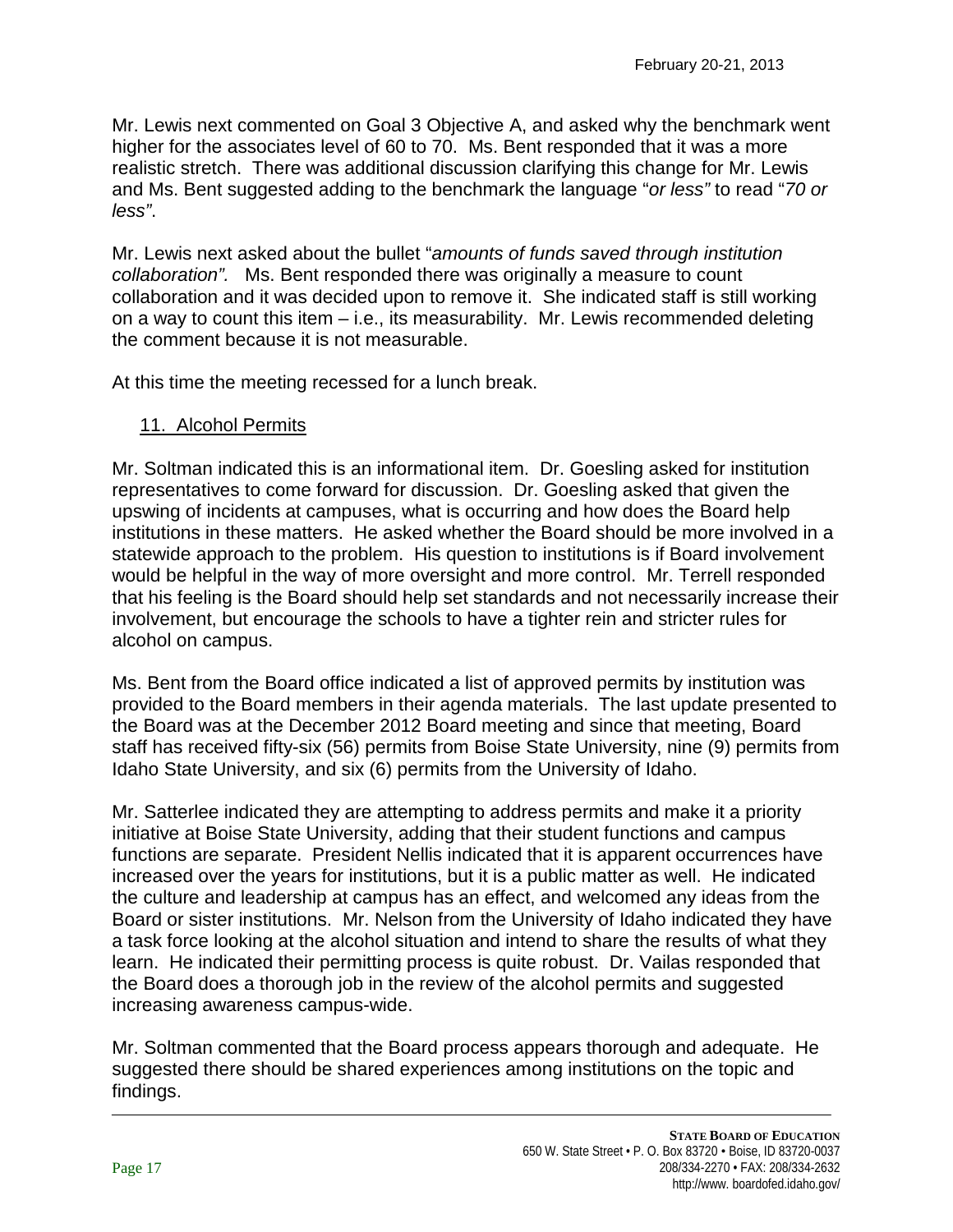Mr. Terrell requested that the institutions come back to the Board on what can be changed to alter the culture on campus and address the problems of alcohol consumption. Mr. Lewis praised what the University of Idaho has done regarding alcohol on campus and looks forward to campuses engaging to change the culture. Mr. Terrell requested this discussion be carried through to the President's Council and requested to be in attendance for those discussions. Mr. Westerberg recommended modeling after the University of Idaho. Mr. Westerberg requested unanimous consent for each institution to review their alcohol policies and report back to the Board. There were no objections to the request. The timeline identified for this request is for the institutions to report back to the Board by the June meeting. Mr. Terrell asked for regular bimonthly updates from institutions on the results of their efforts.

# **INSTRUCTION, RESEARCH, AND STUDENT AFFAIRS**

1. Wavier of Board Policy III.Q.4.c, Placement in Entry-Level College Courses

### **BOARD ACTION**

**M/S (Westerberg/Goesling): To extend the waiver of the criteria in Board policy III.Q.4.c for placement in entry-level college courses to permit alternative placement mechanisms that are in alignment with the Complete College Idaho plan until the beginning of Fall 2014. All alternative placement mechanisms shall be reviewed by the Chief Academic Officer and the Council on Academic Affairs and Programs (CAAP) prior to implementation.** The motion carried unanimously.

2. Idaho State University – Approval of Proposal to expand the Physician Assistant Program to the College of Idaho campus

# **BOARD ACTION**

**M/S (Westerberg/Terrell): To approve the request by Idaho State University to expand their existing Physician Assistant Program to the College of Idaho, Caldwell campus.** The motion carried unanimously.

Ms. Atchley asked about how ISU arrived at the cost of the program. Dr. Adamcik pointed out it is not a new program, but rather an addition of 10 seats and a collaborative effort. Dr. Hatzenbuehler responded that there is no difference in the costs in the expanded program and that it is supported through professional fees.

3. Idaho State University – Approval of Proposal for a New, Online Doctorate of Nursing Practice (DNP)

# **BOARD ACTION**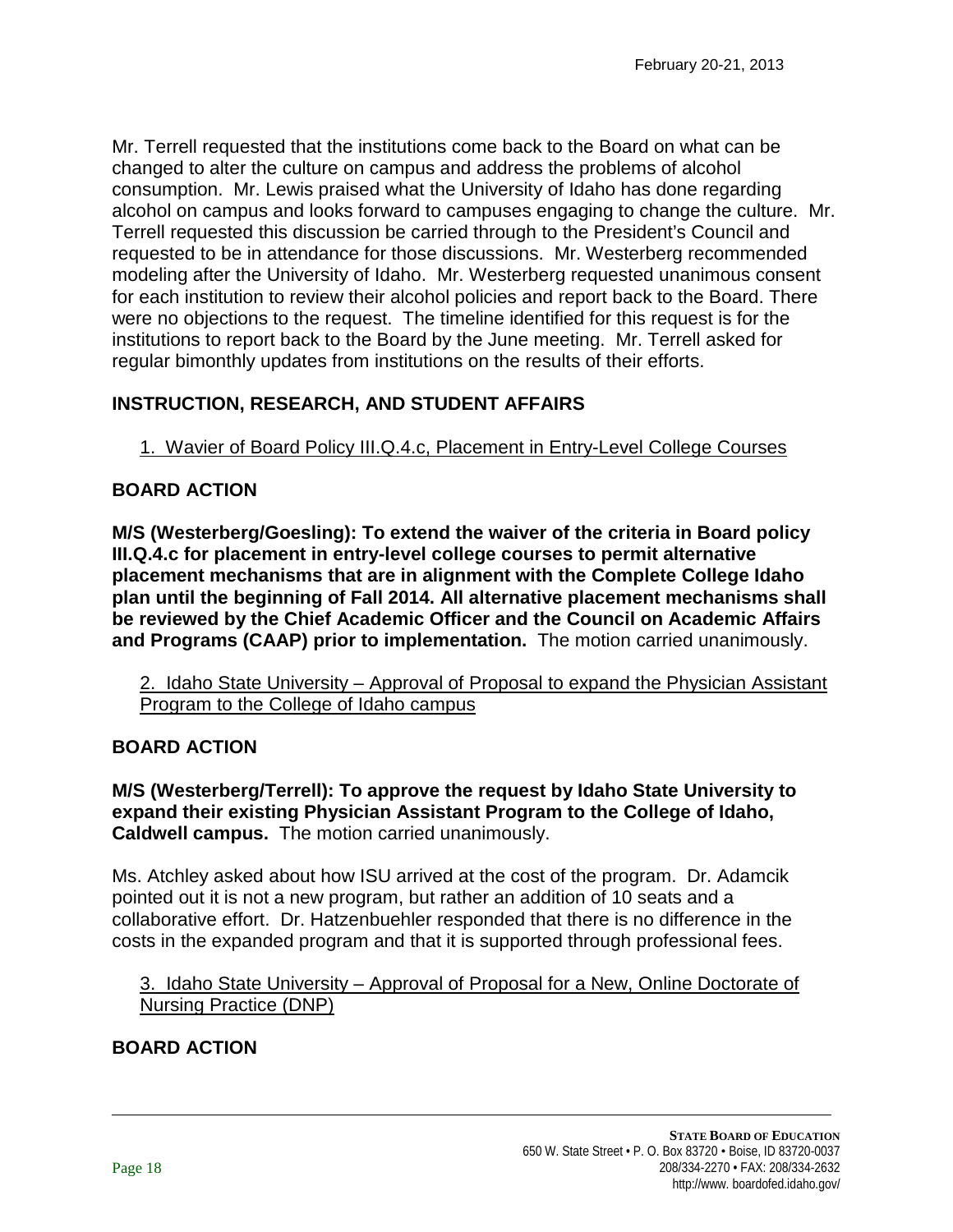**M/S (Westerberg/Goesling): To approve the request by Idaho State University to create a new online, Doctor of Nursing Practice program.** The motion carried unanimously.

**M/S (Westerberg/Goesling): To approve the request by Idaho State University to designate a professional fee for the Doctor of Nursing Practice program in conformance with the program budget submitted to the Board in Attachment 1.** The motion carried unanimously.

Dr. Hatzenbuehler deferred to Dr. Mary Neece for a review of the program. Dr. Neece indicated ISU proposes to create a new online Doctor of Nursing Practice (DNP) with two options, Family Nurse Practitioner (FNP) and Adult-Geriatric Clinical Nurse Specialist (ACNS). They are proposing the program to stay in line with the national standards. Mr. Terrell provided positive feedback regarding the program and nurse practitioners.

4. Boise State University – Approval of Proposal for a New, Online Doctorate of Nursing Practice (DNP)

# **BOARD ACTION**

**M/S (Westerberg/Goesling): To approve the request by Boise State University to create a new online, self-support Doctor of Nursing Practice program.** The motion carried unanimously.

**M/S (Westerberg/Atchley): To approve the request by Boise State University to designate a self-support fee for the Doctor of Nursing Practice program in conformance with the program budget submitted to the Board in Attachment 1.**  The motion carried unanimously.

Dr. Schimpf provided that Boise State University proposes to create a new self-support, online program that will lead to a Doctor of Nursing Practice with a focus on leadership in the nursing populations. This program builds upon content of BSU's existing Master in Nursing and Master of Science in Nursing and is designed to complement the ISU program. The program is designed to be a part-time program and will consist of 40 credits in eight (8) semesters.

Ms. Atchley asked about the funding for this program. Dr. Schimpf responded the BSU program is self supported and the ISU program is partially funded on state appropriated money.

5. Boise State University – Approval of Proposal for a New, Online Self-Support Adult-Gerontology Nurse Practitioner Program

# **BOARD ACTION**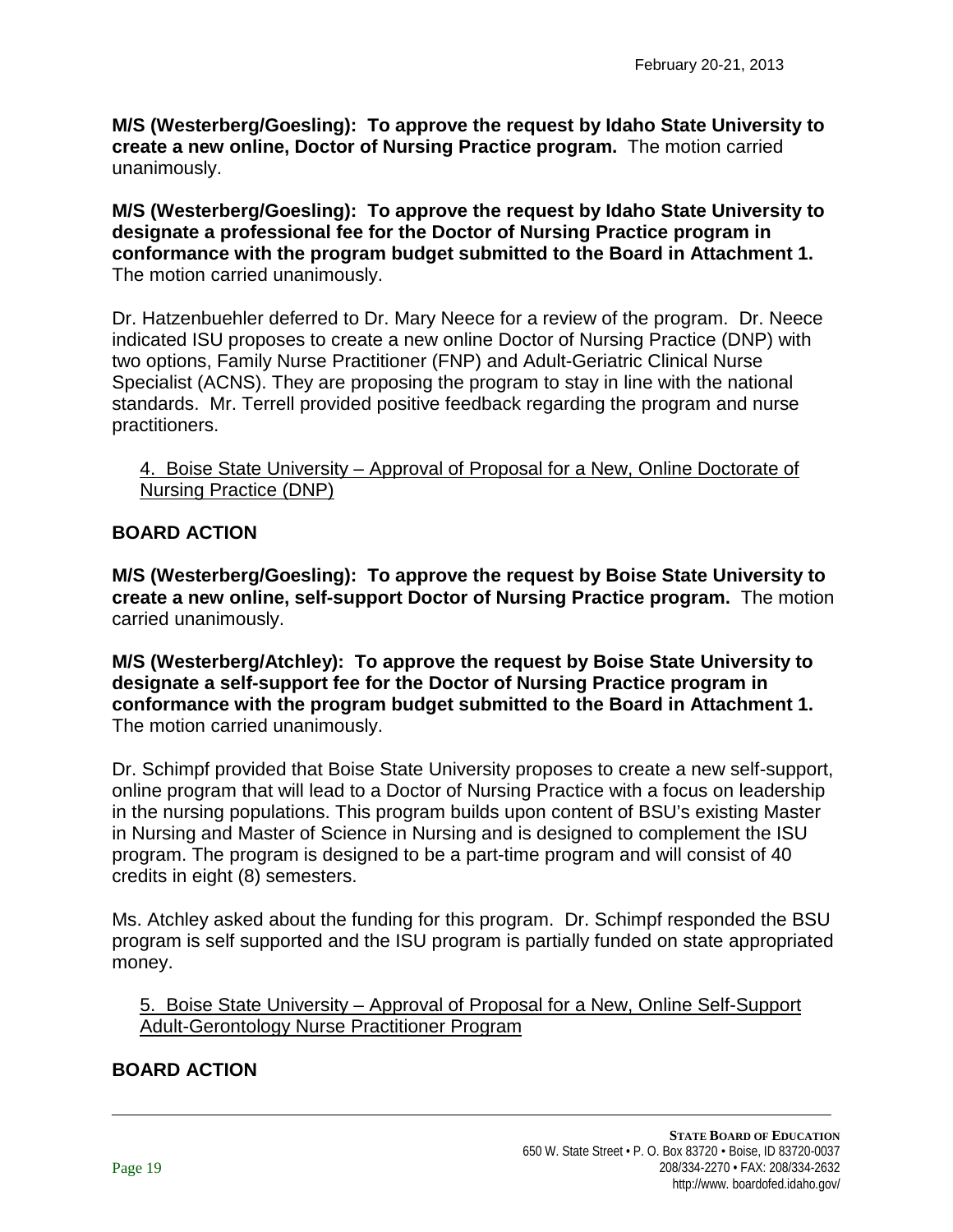**M/S (Westerberg/Goesling): To approve the request by Boise State University to create a new online, self-support Master of Adult-Gerontology Nurse Practitioner, Graduate Certificate in Adult-Gerontology Nurse Practitioner - Acute Care, and Graduate Certificate in Adult-Gerontology Nurse Practitioner - Primary Care programs.** The motion carried unanimously.

**M/S (Westerberg/Atchley): To approve the request by Boise State University to designate a self-support fee for the Master of Adult-Gerontology Nurse Practitioner, Graduate Certificate in Adult-Gerontology Nurse Practitioner - Acute Care, and Graduate Certificate in Adult-Gerontology Nurse Practitioner - Primary Care programs.** The motion carried unanimously.

Dr. Schimpf indicated BSU's request to create a new online, self-support master's in Adult Gerontology Nursing Practice and two associated graduate certificates is consistent with their Five-Year Plan for the delivery of academic programs in the Southwest region. Dr. Schimpf indicated the cohorts will be 20 students per year.

#### **BUSINESS AFFAIRS AND HUMAN RESOURCES**

#### **Section I – Human Resources**

1. Amendment to Board Policy – Section II.H. – Coaching Personnel – First Reading

**M/S (Terrell/Goesling): To approve the first reading of proposed amendments to Board Policy II.H., Policies Regarding Coaching Personnel and Athletic Directors, and the Model Coach Contract, with all revisions as presented.** The motion carried unanimously.

Mr. Terrell indicated at the December 2012 Board meeting, concern was expressed with current policy and allowing consecutive one-year contracts under II.H.2., and suggested a dollar threshold beyond which Board approval should be required. Mr. Freeman added that the policy was also revised to ensure that coach contracts have material liquidated damages clauses for coaches terminating for convenience. Board counsel worked with institution general counsel to develop a proposed revision to the policy. With the addition of the liquidated damages provision and corresponding edits to the model contract, it was determined this policy should go back to a first reading.

#### 2. Idaho State University – Multi-Year Employment Agreement – Head Women's Soccer Coach

**M/S (Terrell/Westerberg): To approve I move to approve the request by Idaho State University to enter into an employment contract with Allison Gibson, as Women's Soccer Coach (1.0 FTE), for a term commencing February 21, 2013 and expiring on February 21, 2016 with an annual base salary of \$60,278.40 and such contingent base salary increases, and incentive/supplemental compensation**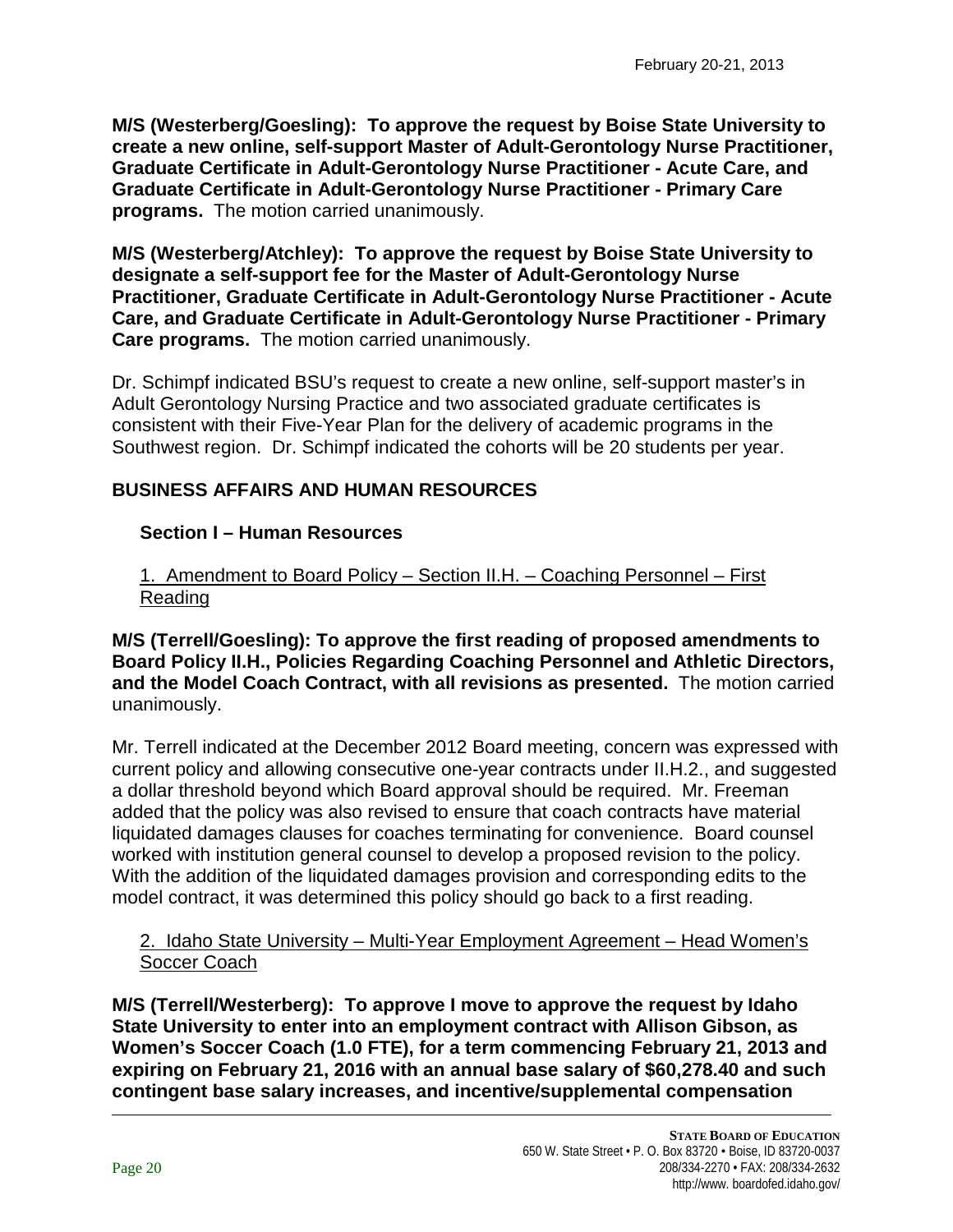**provisions as set forth in the materials presented to the Board, in substantial conformance with the terms of the contract set forth in Attachment 1 in the Board materials.** There was no voting on this motion.

**Ms. Atchley requested to amend the motion to show that the 80% above academic incentive should be \$3,000 and the ones that lead up to that should be proportionate to that final figure, adding that the contract should be amended to that effect.** Dr. Goesling seconded the amendment. There was no voting on the amendment.

**Ms. Atchley requested unanimous consent to remove this item from the agenda and have it reworked as discussed, then returned to the Board for action during a special meeting in a few weeks.** There were no objections to this request.

Mr. Terrell indicated this is a three year contract commencing February 21, 2013. The employment agreement follows the Board-approved model contract and also contains liquidated damages in favor of the University. Liquidated damages for the Coach terminating the contract early for her own convenience are \$25,000 for the first 11 months, then \$20,000 for the next 12 months, \$10,000 for the final 12 months. The maximum academic incentive does not rise to a level equivalent to any of the supplemental compensation incentives for performance. The Board will need to determine whether it deems the academic incentives to be sufficient.

Ms. Atchley indicated the academic incentive is not adequate and would like to see ISU add more to the academic incentive. Ms. Atchley clarified that for the suggested amendment, it is an addition of \$1,250 to the top level of academic achievement. The remaining level incentives go down proportionally as they are in the existing contract.

Athletics Director Jeff Tingey commented on the justification for adjusting the amount, clarifying that the academic achievement was previously based on a four-year average and it is now based on a one-year average. There was discussion regarding their AP ranking and incentives in the contract. Dr. Goesling added that the Board had asked previously that the shift go from a percentile to actual numerical scores and requested that change be made.

Mr. Terrell requested to postpone this item until later in the meeting. There was no opposition to this request. Returning to the item, Mr. Freeman clarified that it is up to the institutions on how they wish to craft the academic incentives. Ms. Atchley requested to withdraw the amendment she had suggested previously. There were no objections to withdrawing the amendment.

There was continued discussion regarding the one-year versus the four-year average and it was suggested the difference be split so a bonus would be determined every second year based on AR. It was recommended this item be returned to BAHR for further work.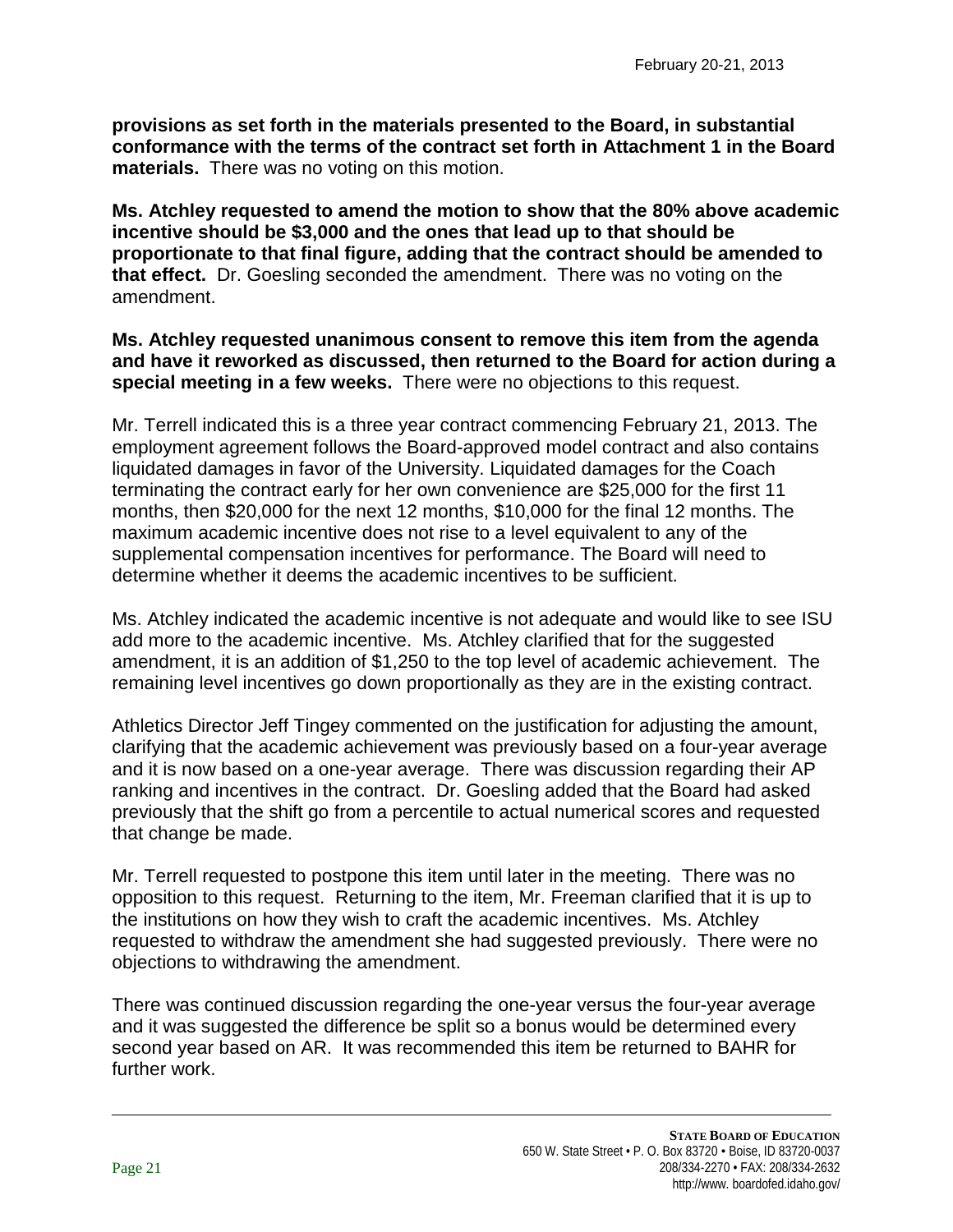# **BUSINESS AFFAIRS AND HUMAN RESOURCES**

# **Section II – Finance**

1. Board Policy V.A., V.C and V.Q. – Miscellaneous Receipts – Second Reading

# **BOARD ACTION**

**M/S (Terrell/Soltman): To approve the second reading of proposed revisions to Board Policy Section V.A., General Authority, Responsibilities, and Definitions, as presented in Attachment 1.** The motion carried unanimously.

**M/S (Terrell/Soltman): To approve the second reading of proposed revisions to Board Policy Section V.C., Spending Authority, as presented in Attachment 2.**  The motion carried unanimously.

**M/S (Terrell/Soltman): To approve the second reading of proposed deletion of Board Policy Section V.Q., Deposits and Miscellaneous Receipts Accounts, as presented in Attachment 3.** The motion carried unanimously.

# 2. Board Policy V.R. – Establishment of Fees – Second Reading

# **BOARD ACTION**

**M/S (Terrell/Soltman): To approve the second reading of proposed amendments to Board policy Section V.R., Establishment of Fees, with all revisions as presented.** By unanimous consent, the item was returned to the BAHR committee for additional work.

Mr. Lewis asked for clarification of the definition of the new student orientation fee and asked if it was meant to cover 100% of the costs or a portion. Mr. Freeman said the main intent is to have the fee approved by the Board, so this would be part of the line-up of fees at the April Board meeting. Mr. Lewis asked for the language to be written to clarify only costs associated with actual expenses.

Mr. Freeman provided that the scenario they are trying to address is for new students as a pre-school event, which is why housing and food are referenced.

Ms. Atchley indicated it is not clear to her whether this fee is charged to every student who participates in an orientation. Mr. Ron Smith responded for the University of Idaho that the fee is charged just to those students who participate in the orientation. Ms. Pearson indicated for BSU it is a one-time fee charged to all registering students.

Mr. Westerberg requested unanimous consent to return the item BAHR. Mr. Freeman indicated it would be helpful for the institutions to know if this is going to be a Boardapproved fee before the fee hearing in April. Mr. Lewis indicated there is a lack of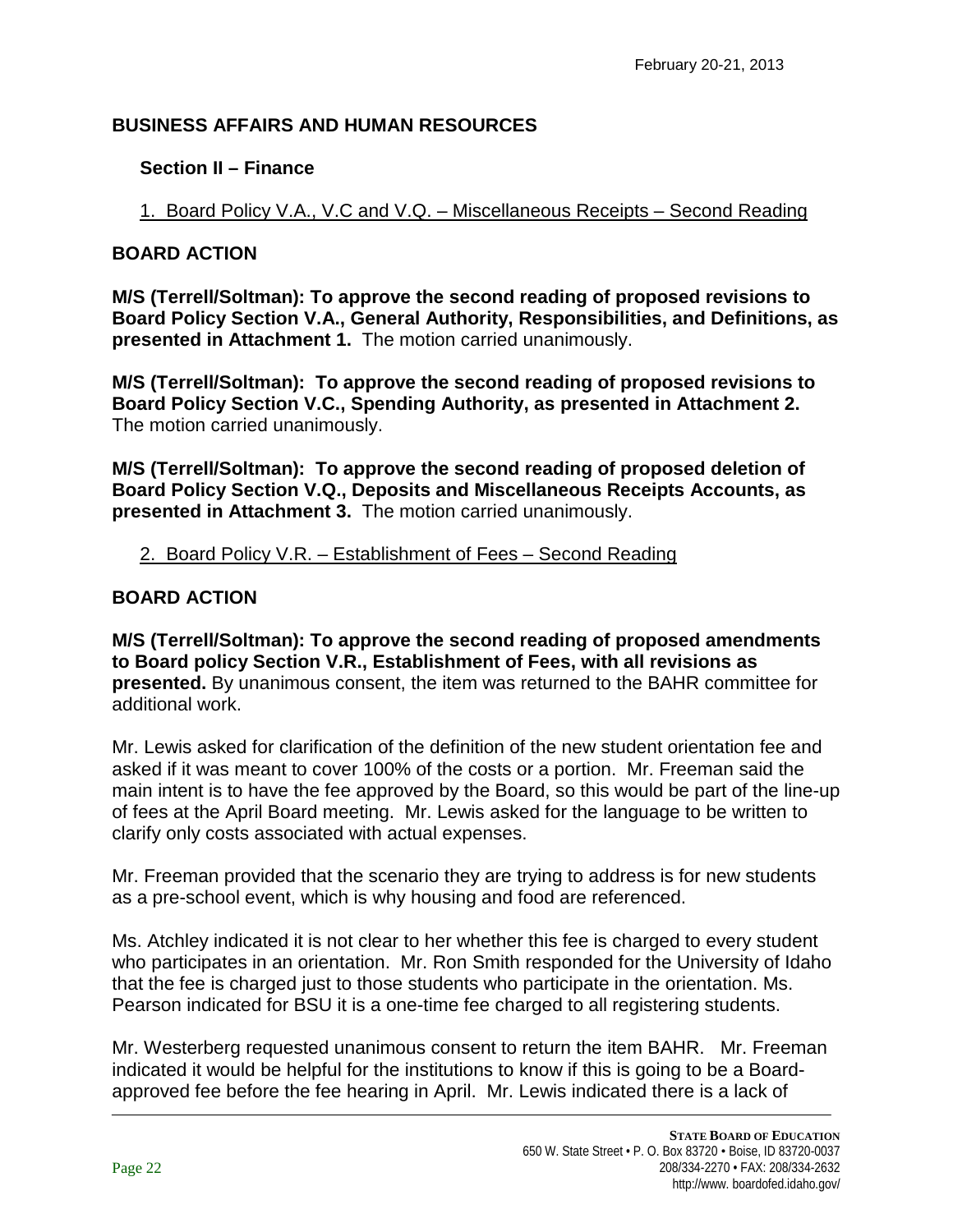clarity in those fees which aren't otherwise covered as academic year costs. There was mixed feedback from the institutions on the fee. Ms. Pearson requested allowing the institutions to discuss it in more detail with their student affairs people. Mr. Lewis indicated it would be appropriate to know why BSU charges it to all registering students. Dr. Kustra responded that the fee generates funding that allows the students and the parents to attend the orientation. Dr. Vailas echoed Dr. Kustra's remarks.

After a lengthy discussion, Mr. Terrell again requested unanimous consent to return the item back to the BAHR committee for additional work and bring it forward again in a special Board meeting. There were no objections to this request.

#### 3. Intercollegiate Athletics Reports of Revenues, Expenditures, Participation

# **BOARD ACTION**

**M/S (Terrell/Westerberg): To accept the Intercollegiate Athletic Reports for Boise State University, Idaho State University, University of Idaho and Lewis-Clark State College, as presented.** The motion carried unanimously.

Mr. Lewis provided a recap of the Athletics Committee meeting from yesterday. He indicated they discussed budget trends and they intend to spend more time reviewing compliance and compliance structure, and resources that are applied to resources. They discussed the athletics program generally during their meeting yesterday as well. They did not discuss the inequities in funding.

The Athletics Reports show actual results for fiscal years 2008 through 2012 and the forecast for fiscal year 2013. The amount of general and institutional funds allocated to athletics compared to the Board-approved limits is shown in the Board materials. All institutions were within their state general funds, gender equity and institutional funds limits. Staff highlighted certain revenue and expenditure data for the Board's consideration which was identified in the agenda materials.

# 4. Intercollegiate Athletics Department, Employee Compensation Report

Mr. Terrell indicated the Athletics Compensation report details the contracted salary received by administrators and coaches, bonuses, additional compensation, and prerequisites, if applicable. The reports, by institution, include FY 2012 actual compensation and FY 2013 estimated compensation. Boise State University, Idaho State University, University of Idaho, and Lewis-Clark State College provided a report to the Board.

5. Boise State University – Foundation Land Exchange Agreement – Addition of Parcels

# **BOARD ACTION**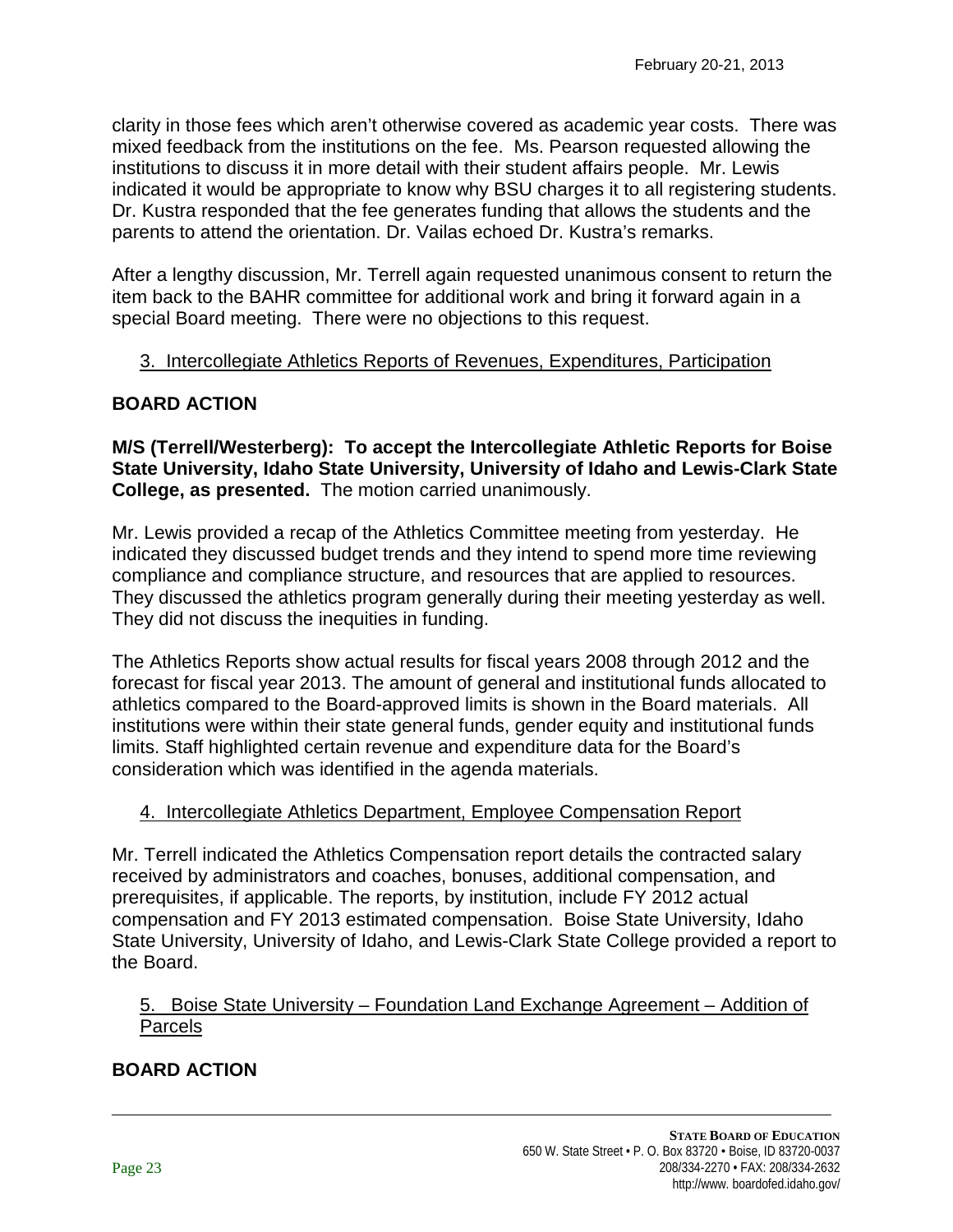**M/S (Terrell/Soltman): To approve the land exchange between Boise State University and the Boise State University Foundation as set forth in Attachments 1 - 3 in the Board materials and to authorize the Vice President for Finance and Administration to execute all necessary documents relating to the exchange.** The motion carried unanimously.

# 6. Idaho State University – Establishment of the Bengal Pharmacy LLC

Mr. Fletcher from ISU introduced Dr. Paul Cady, Dean of Pharmacy, Darlene Gerry, Executive Director Tech Transfer, Arlo Luke President of the ISU Foundation, Dr. Kent Tingey Vice President of University Advancement, and Dr. Kerry Casperson, Professor of Pharmacy. Mr. Fletcher provided an overview of the item indicating that they are proposing to set up the Bengal Pharmacy on campus as a profitable business enterprise which will be established to serve students, faculty, staff and others that may be of interest. The purpose of establishing the pharmacy is to expand on the financial, educational and experiential learning benefits to faculty, staff and students, in addition to offering services to rural communities in southwest Idaho. Mr. Fletcher summarized the benefits to the students, faculty, staff and community the pharmacy will provide. This will also enhance the ability of the ISU Foundation to fund scholarships and other valued programs.

Ms. Atchley asked if this pharmacy will be open to all individuals. Dr. Cady responded in the affirmative, indicating their primary focus will be on students. Mr. Luna asked, since it will be a business, where do they get their capital and if the University guarantees the debts and the liabilities of the LCC. Mr. Fletcher responded that there are what he described as layers of liability, where the University itself would be held liable last. The LLC will operate as its own company, and the ISU Foundation will serve as the owner. Dr. Casperson went on to describe and summarize the different levels of insurances that will cover the pharmacy. Mr. Luna then asked for confirmation that the University is not responsible for any liabilities or debts regarding the pharmacy. Dr. Casperson responded that she couldn't say there is no conceivable path to the University, but if so, it would be a cumbersome one.

Mr. Lewis expressed concern that it has been a long standing policy of the Board to not get into private business. There were also comments about the capital contribution for the start up of the pharmacy. Dr. Vailas remarked that higher education has been encouraged to get involved in startups to increase the revenue to colleges and universities. Mr. Lewis commented in favor of incubation with private parties at the universities, and expressed continued concern with the Foundation running a pharmacy or business. Mr. Luke commented on the expertise and qualifications of the staff and Board of Directors at the ISU Foundation related to pharmacy endeavors. He expressed that this is an opportunity outside of the box that bears consideration for the benefit of the University and the community.

There was discussion on whether this violates Board policy related to the competitive nature of an entity and that foundations may not engage in activities that conflict with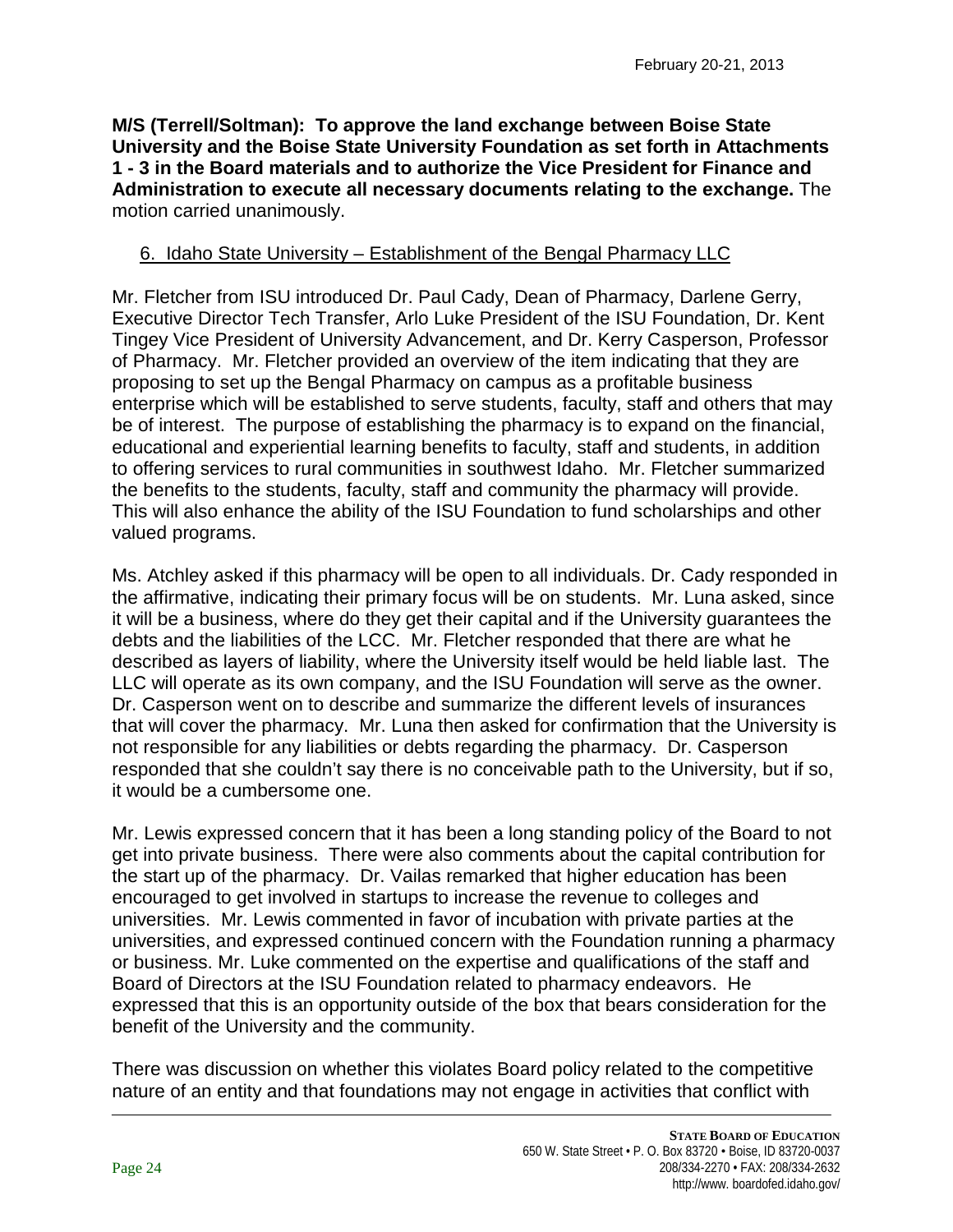policies of the Board; staff has not made that determination. Mr. Terrell recommended the item be sent to the BAHR committee for review, further discovery on what other peer institutions have done with similar situations, and a recommendation on whether to accept or decline ISU's recommendation for the pharmacy. There were no objections to this recommendation.

Mr. Edmunds asked if this was a time sensitive issue. Ms. Gerry indicated it was time sensitive in relation to their partnership with Health West and they had hoped to start operations as soon as possible.

There was further discussion around liability and private sector ventures. Mr. Luna asked that ISU define more clearly for the Board their liabilities going into this venture. Mr. Westerberg pointed out to the Board that ISU was told this was an item they could move forward on and that it is within ISU's competencies.

#### 7. University of Idaho – Niccolls Family and Consumer Sciences Building Renovations

# **BOARD ACTION**

**M/S (Terrell/Soltman): To approve the project budget and authorize the University of Idaho to implement the bid, award and construction phases of the Niccolls Family and Consumer Sciences Building Renovations, Moscow, Idaho in the amount of \$2,671,300. Authorization includes the authority to execute all requisite consulting, design, construction, and vendor contracts necessary to fully implement the planning, design, bid, award and construction phases of the project.** The motion carried unanimously.

Mr. Terrell introduced this item. Mr. Smith from the University of Idaho provided a brief review of the item and indicated this project is to be funded with a mix of state and college funds and private gifts. No debt financing will be used. The project fund source is a combination of funds received from the Alteration and Repair Category of the State of Idaho Permanent Building Fund, the University of Idaho Strategic Investment Fund (VSIF), College of Agricultural and Life Sciences Reserves set aside for this specific purpose and Gift Funds received for this specific purpose. Mr. Soltman asked if the donor funds were available now. Mr. Smith indicated they are.

#### 8. University of Idaho – Student Union Building Renovations

#### **BOARD ACTION**

**M/S (Terrell/Soltman): To approve the request by the University of Idaho to implement the bid, award and construction phases of a Capital Project for second floor renovations and improvements of the Student Union Building, in the amount of \$1,300,000. Authorization includes the authority to execute all necessary and requisite consulting, construction and vendor contracts to fully implement the**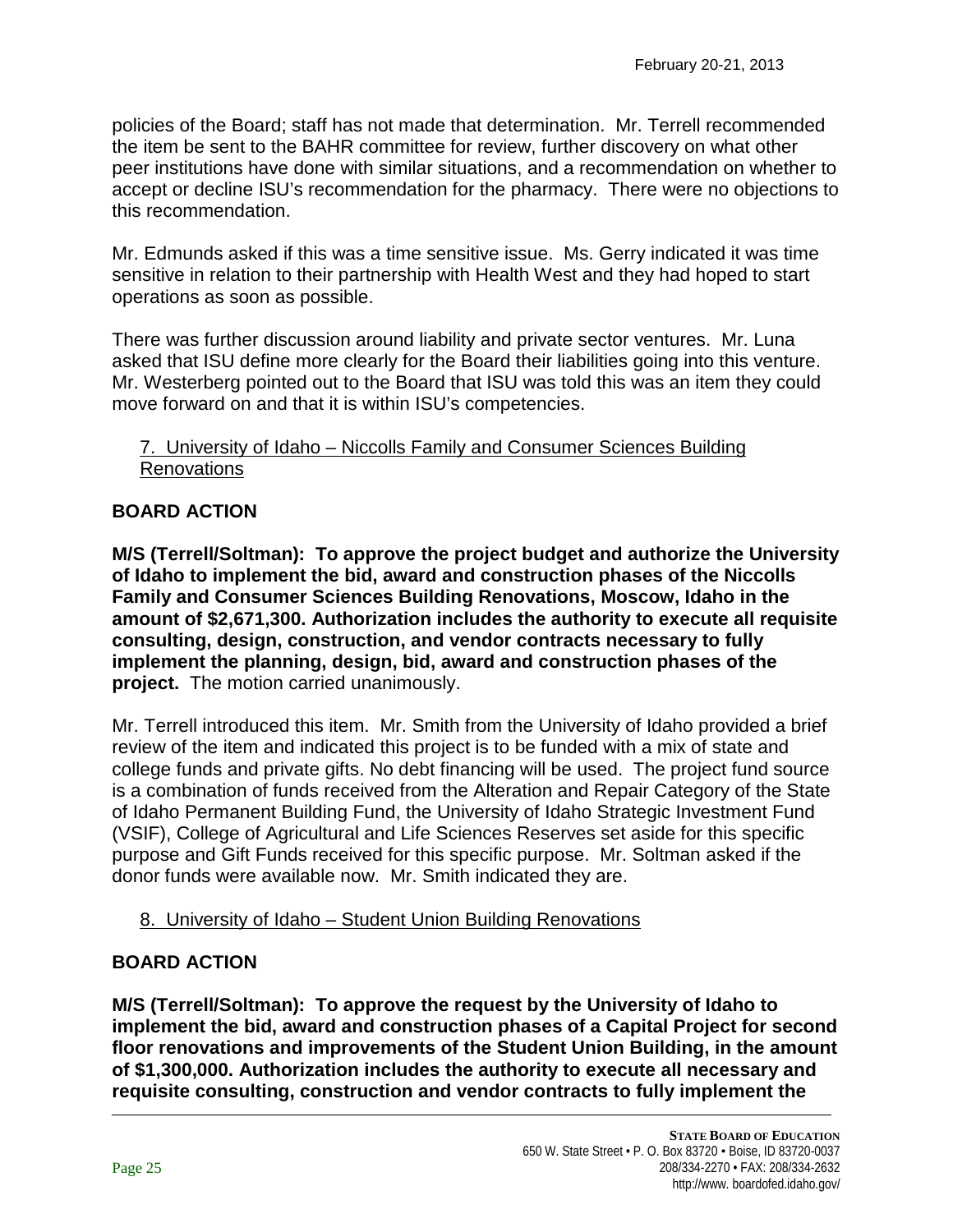**planning, design, bid, award and construction phases of the project.** The motion carried unanimously.

Mr. Terrell indicated the immediate fiscal impact of this effort is \$1,300,000 and that the project fund source is from the University of Idaho Strategic Investment Funds and Student Union Building (SUB) Reserves and Endowment Funds set aside for this specific purpose. This project is to be funded exclusively with institutional funds. No debt financing will be used. Staff recommends approval.

#### 9. University of Idaho – Reimbursement Resolution – Integrated Research and Innovation Center

# **BOARD ACTION**

**M/S (Terrell/Soltman): To approve the request by the University of Idaho for authority to use future bond proceeds to reimburse for the planning and design expenditures of the Integrated Research & Innovations Center, and further to approve the Resolution of the Board of Regents regarding the same, as set forth in Attachment 1 to the materials submitted to the Board.** The motion carried unanimously. Mr. Terrell requested the BAHR committee to be kept apprised as to how the fundraising goes for this item.

Mr. Terrell indicated the University of Idaho requests approval of a resolution to use future bond proceeds to reimburse institutional reserves used for planning and design expenses relating to the Integrated Research & Innovations Center (IRIC). This resolution would be necessary in order for the University to reimburse itself for any expenditure made directly related to this project within 60 days prior to the approval of the resolution.

There was discussion related to the gap in funding. Mr. Smith responded they don't have the money presently but anticipate getting it and that it is a focal point for their campaign. They feel confident they will get where they need to be in the next two years. Mr. Terrell asked how the funds will be replenished. Ms. Atchley asked for clarification on the designated funds. Mr. Smith responded the \$3.4 million will be replenished by state and donated funds. Mr. Freeman clarified that the \$3.4 million is in designated assets, so the 9.3 million referenced is the unrestricted amount available. The \$3.4 million does not come out of the unrestricted amount.

# **DEPARTMENT OF EDUCATION**

# 1. Superintendent's Update

Superintendent Luna intended to provide an update on the State Department of Education but in the interest of time, he requested to forward the Superintendent's Report to the Board members.